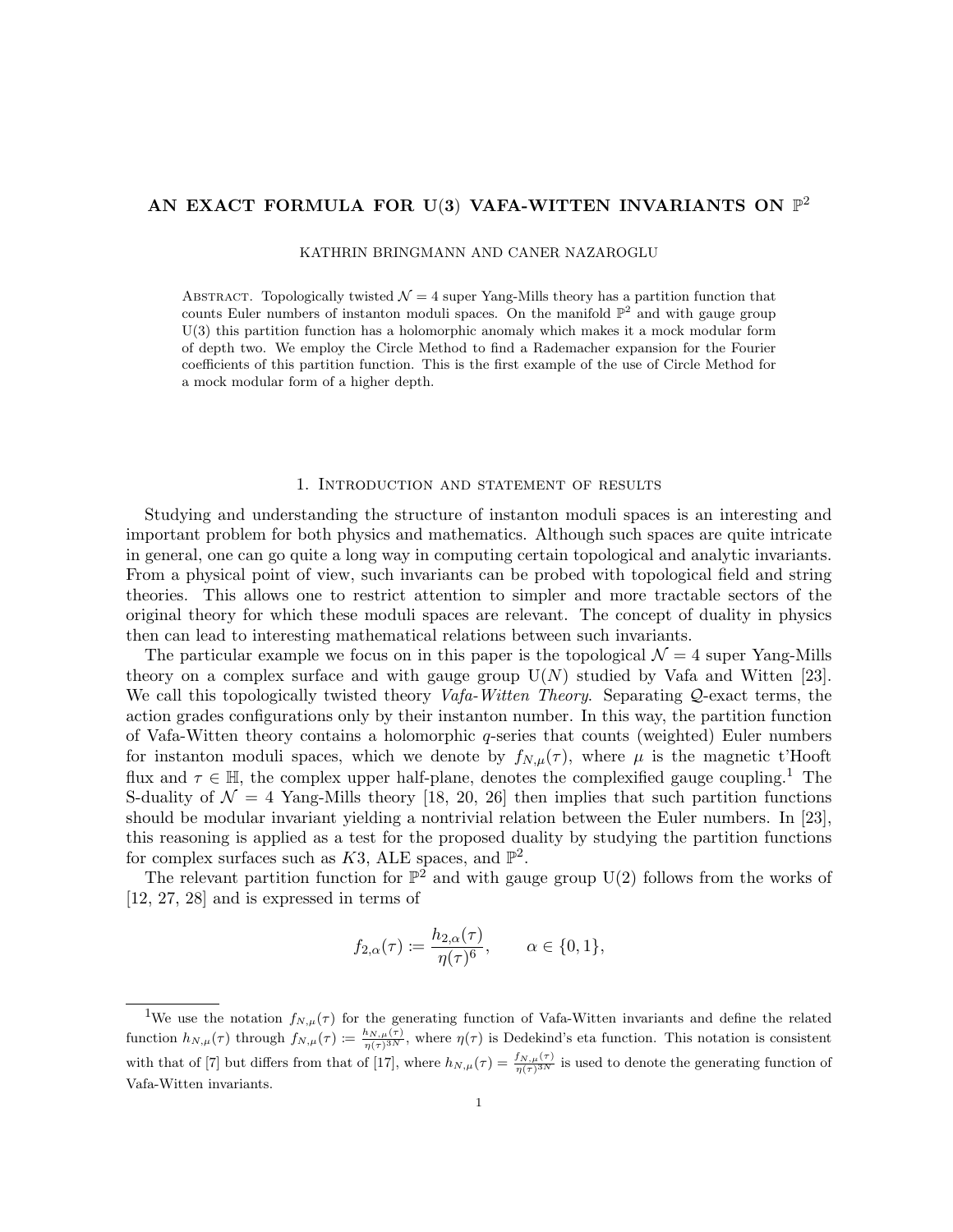where  $\eta(\tau) \coloneqq q^{\frac{1}{24}} \prod_{n=1}^{\infty} (1 - q^n)$  is *Dedekind's eta-function*,  $q := e^{2\pi i \tau}$ , and

$$
h_{2,\alpha}(\tau) := 3h_{\alpha}(\tau) \quad \text{where} \quad h_{\alpha}(\tau) := \sum_{n=0}^{\infty} H(4n + 3\alpha) q^{n + \frac{3\alpha}{4}}, \qquad \alpha \in \{0, 1\},
$$

with  $H(N)$  denoting the Hurwitz class numbers. The first few Fourier coefficients of  $h_{\alpha}$  are given by

$$
h_0(\tau) = -\frac{1}{12} + \frac{1}{2}q + q^2 + \frac{4}{3}q^3 + \frac{3}{2}q^4 + 2q^5 + 2q^6 + 2q^7 + 3q^8 + \frac{5}{2}q^9 + 2q^{10} + O(q^{11}), \quad (1.1)
$$

$$
h_1(\tau) = \frac{1}{3}q^{\frac{3}{4}} + q^{\frac{7}{4}} + q^{\frac{11}{4}} + 2q^{\frac{15}{4}} + q^{\frac{19}{4}} + 3q^{\frac{23}{4}} + \frac{4}{3}q^{\frac{27}{4}} + 3q^{\frac{31}{4}} + 2q^{\frac{35}{4}} + 4q^{\frac{39}{4}} + O\left(q^{\frac{43}{4}}\right).
$$
 (1.2)

The function  $h_{\alpha}$  is not modular invariant but one can add a piece that is non-holomorphic (and simpler) in a way that makes it modular invariant [29] (see equation (2.7) for the associated modular transformations). To be more precise, one defines

$$
\widehat{h}_{\alpha}(\tau) = \widehat{h}_{\alpha}(\tau,\overline{\tau}) \coloneqq h_{\alpha}(\tau) - \frac{i}{4\sqrt{2}\pi} \int\limits_{-\overline{\tau}}^{i\infty} \frac{\vartheta_{\frac{\alpha}{2}}(w)}{\left(-i(w+\tau)\right)^{\frac{3}{2}}} dw, \tag{1.3}
$$

where

$$
\vartheta_\ell(\tau) \coloneqq \sum_{n \in \ell + \mathbb{Z}} q^{n^2}.
$$

The function  $f_{2,\alpha}$  is called a mixed mock modular form and is one of the first appearances of mock modular forms in physics. The theory of (mixed) mock modular forms has developed within the past two decades following the seminal work of Zwegers [30].

The next obvious generalization is to U(3) Vafa-Witten theory on  $\mathbb{P}^2$  for which the relevant partition functions are

$$
f_{3,\mu}(\tau) := \frac{h_{3,\mu}(\tau)}{\eta(\tau)^9}, \qquad \mu \in \{-1, 0, 1\},\
$$

where the leading Fourier coefficients of  $h_{3,\mu}$  are given by [13, 15, 16, 17, 24]

$$
h_{3,0}(\tau) = \frac{1}{9} - q + 3q^2 + 17q^3 + 41q^4 + 78q^5 + 120q^6 + 193q^7 + 240q^8 + 359q^9 + 414q^{10} + O(q^{11}), \tag{1.4}
$$
  

$$
h_{3,1}(\tau) = h_{3,-1}(\tau) = 3q^{\frac{5}{3}} + 15q^{\frac{8}{3}} + 36q^{\frac{11}{3}} + 69q^{\frac{14}{3}} + 114q^{\frac{17}{3}} + 165q^{\frac{20}{3}} + 246q^{\frac{23}{3}} + O(q^{\frac{26}{3}}). \tag{1.5}
$$

As in the case of  $U(2)$ , the function  $h_{3,\mu}$  is not modular but can be completed to a modular object by adding an extra non-holomorphic term [17] (see equation (2.8) for the exact modular transformations) to define

$$
\widehat{h}_{3,\mu}(\tau,\overline{\tau}) = h_{3,\mu}(\tau) - \frac{9\sqrt{3}i}{2\sqrt{2}\pi} \sum_{\alpha \pmod{2}} \int_{-\overline{\tau}}^{i\infty} \frac{\widehat{h}_{\alpha}(\tau,-w) \,\vartheta_{\frac{2\mu+3\alpha}{6}}(3w)}{(-i(w+\tau))^{\frac{3}{2}}} dw, \tag{1.6}
$$

where for  $\widehat{h}_{\alpha}(\tau, -w)$  we use equation (1.3), considering  $\overline{\tau}$  as an independent variable for which we then plug in  $-w$ . Because the holomorphic anomaly (i.e., the  $\bar{\tau}$  derivative) of the completion  $h_{3,\mu}(\tau,\overline{\tau})$  is given in terms of an ordinary mock modular form it is called a mock modular form of depth two according to the unpublished work of Zagier and Zwegers. The theory of such generalized mock modular forms at higher depth was developed recently in [1, 9, 14, 19, 25] via indefinite theta functions for lattices of arbitrary signature. These functions already found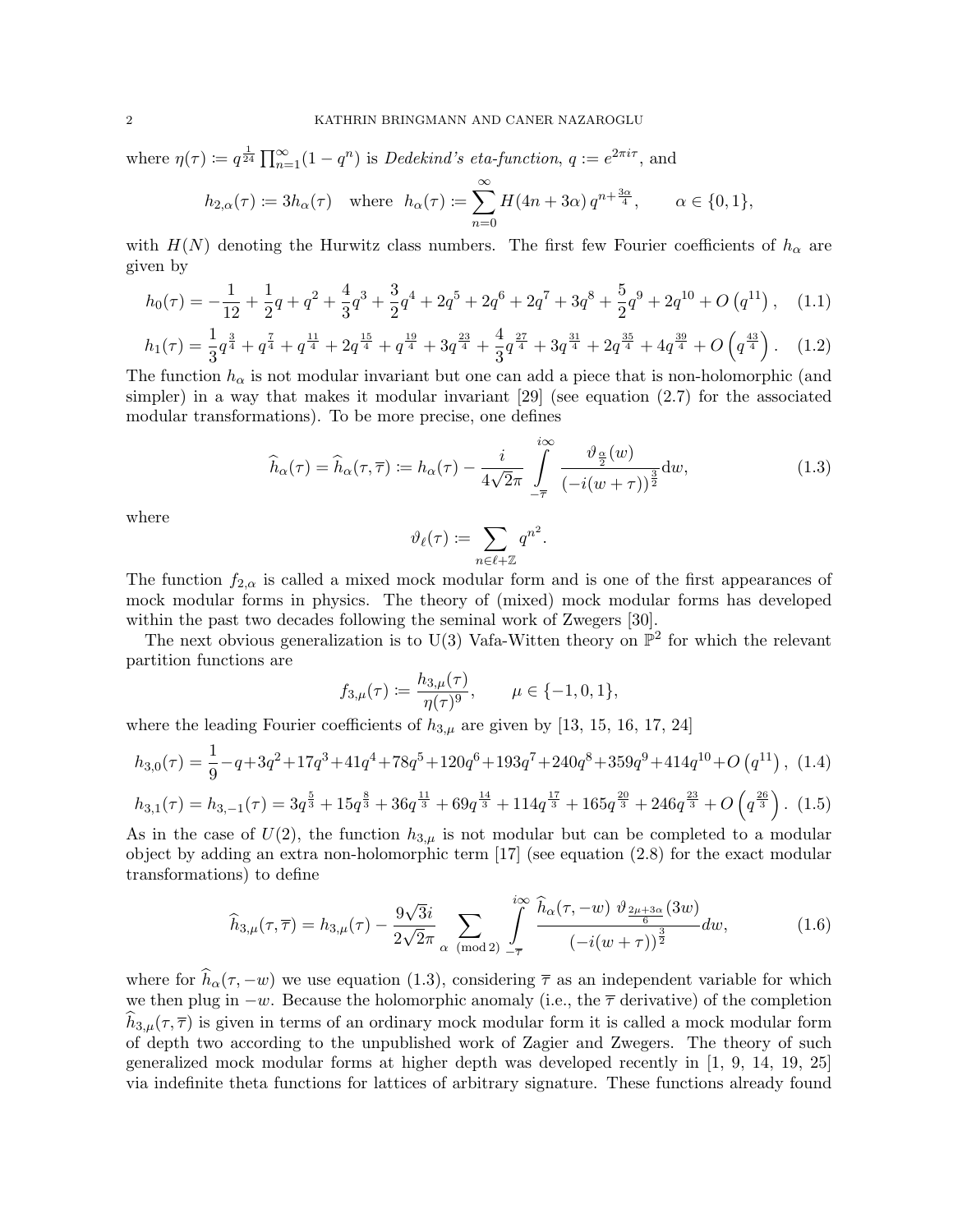### AN EXACT FORMULA 3

applications in physics [2, 3] and mathematics [6]. In fact, a key point in the analysis of [17] is the fact that  $h_{3,\mu}$  can be written explicitly in terms of generalized Appell functions [16] as in equations  $(6.10)$ ,  $(6.17)$ , and  $(6.18)$  of [17] using which one can also find the Fourier expansion in (1.4) and (1.5). Generalized Appell functions are particular examples of indefinite theta series. Using this fact, one can find the modular completion  $h_{3,\mu}(\tau,\overline{\tau})$ , rewrite them in the form given in equation (1.6) and prove that they satisfy the modular transformations

$$
\widehat{h}_{3,\mu}(\tau+1) = e^{-\frac{2\pi i \mu^2}{3}} \widehat{h}_{3,\mu}(\tau), \qquad \widehat{h}_{3,\mu}\left(-\frac{1}{\tau}\right) = \frac{(-i\tau)^3}{\sqrt{3}} \sum_{\nu \pmod{3}} e^{-\frac{2\pi i \mu \nu}{3}} \widehat{h}_{3,\nu}(\tau),
$$

consistent with expectations from S-duality.

The goal of this paper is to exploit the modularity of U(3) Vafa-Witten invariants on  $\mathbb{P}^2$  to develop an exact formula for its Fourier coefficients, which makes its asymptotic form obvious with all the subleading terms calculable. For this purpose we use the Circle Method, which was first developed by Hardy and Ramanujan [10, 11] to study the asymptotic behavior of the (integer) partition function  $p(n)$  and further refined by Rademacher [21] to give an exact formula for  $p(n)$ . We work with another version given by Rademacher [22] which is very suitable for understanding the origin of each term in such formulae. For the  $U(2)$  gauge group, this problem was considered in [7] in which the Circle Method was developed in order to deal with mixed mock modular forms. Our paper naturally extends this and uses the Circle Method for a higher depth mock modular form, taking as input only the form of modular transformations and completions and the leading Fourier coefficients of  $h_{3,\mu}$ .

We denote the *n*-th Fourier coefficient of  $f_{3,\mu}$  by  $\alpha_{3,\mu}(n)$ . More specifically,

$$
f_{3,\mu}(\tau) = \sum_{n=0}^{\infty} \alpha_{3,\mu}(n) q^{n-\Delta_{\mu}}, \text{ where } \Delta_0 := \frac{3}{8} \text{ and } \Delta_1 = \Delta_{-1} := -\frac{31}{24}.
$$

Our main theorem gives an exact formula for the Fourier coefficients,  $\alpha_{3,\mu}(n)$ . To state it, we need some notation. Let  $n_{\mu} := n - \Delta_{\mu}, Q(x_1, x_2) := x_1^2 + x_2^2 + x_1 x_2$ , and let  $g_{k,r}^*$  and  $g_{k,r_1,r_2}^*$  be given as

$$
g_{k,r}^*(w) \coloneqq w g_{\frac{r}{3k}}\left(\frac{3w}{2\sqrt{2}k}\right) \left(1-w^2\right)^{\frac{5}{4}}, \quad g_{k,r_1,r_2}^*(w_1,w_2) \coloneqq g_{k,r_1,r_2}\left(\frac{3w_1}{2\sqrt{2}},\frac{3w_2}{2\sqrt{2}}\right) \left(1-Q(w_1,w_2)\right)^{\frac{5}{4}},
$$

with the ingredients defined in equations  $(4.1)$ ,  $(4.4)$ ,  $(4.5)$ ,  $(4.6)$ ,  $(4.7)$ , and  $(4.8)$ . Moreover the generalized Kloostermann sums are defined as

$$
K_k(\mu, \nu; n, r_1, r_2) := \sum_{\substack{0 \le h < k \\ \gcd(h,k)=1}} \zeta_{24k}^{-24n_\mu h - (9+8Q(r_1, r_2))h'} \psi_{h,k}(\nu, \mu).
$$

with multiplier system  $\psi_{h,k}(\nu,\mu)$  given through equations (2.11), (2.10), (2.2), and (2.3) with  $M = \begin{pmatrix} h' & -\frac{1+hh'}{k} \\ k & -h \end{pmatrix}$  $\Big) \in SL_2(\mathbb{Z})$  for h' satisfying  $hh' \equiv -1 \pmod{k}$  and  $\zeta_m := e^{\frac{2\pi i}{m}}$ .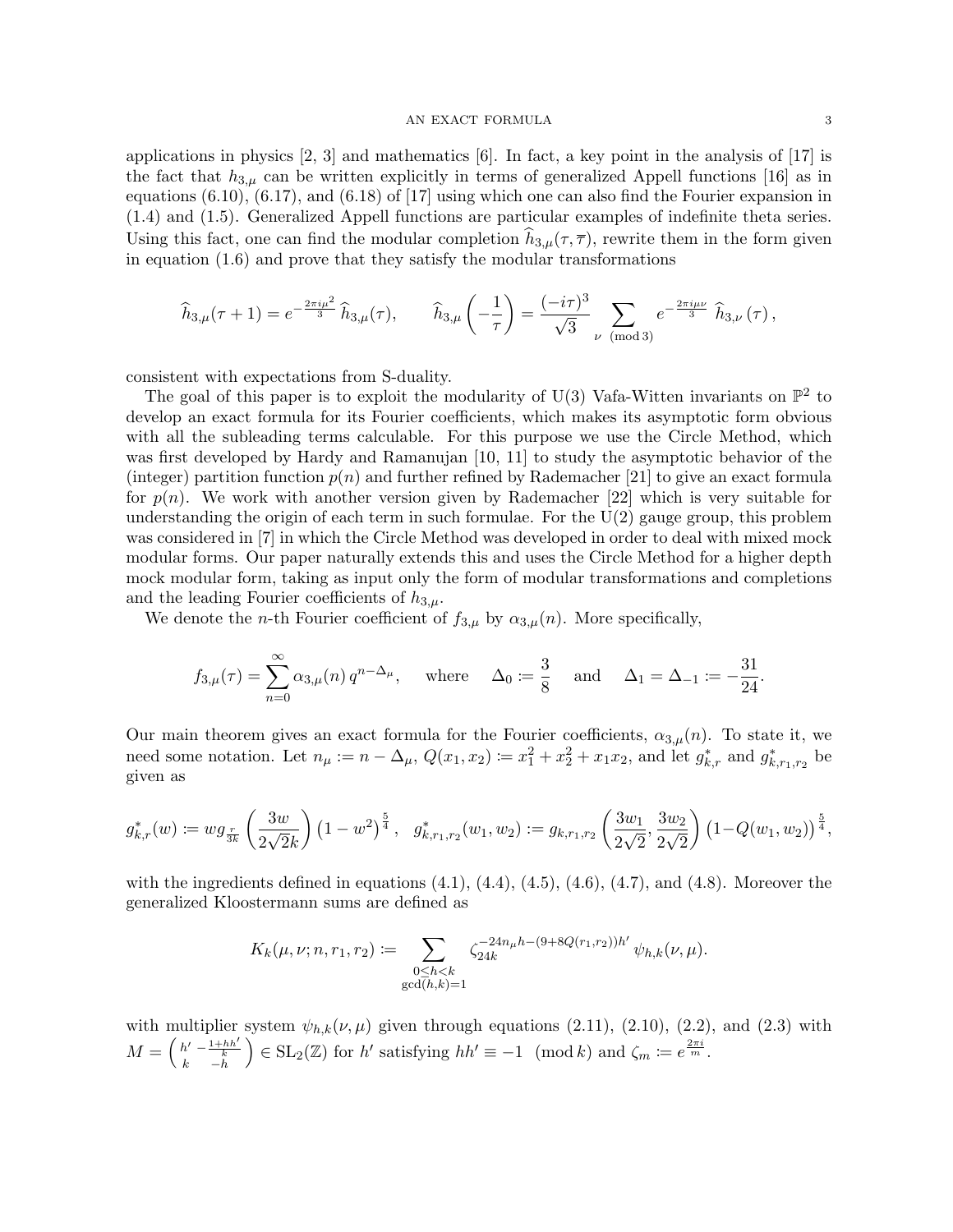Theorem 1.1. We have

$$
\alpha_{3,\mu}(n) = \frac{\pi}{144} \left(\frac{6}{n_{\mu}}\right)^{\frac{5}{4}} \sum_{k=1}^{\infty} \frac{K_{k}(\mu,0;n,0,0)}{k} I_{\frac{5}{2}}\left(\frac{\pi\sqrt{6n_{\mu}}}{k}\right)
$$
  

$$
- \frac{9\pi}{512} \left(\frac{6}{n_{\mu}}\right)^{\frac{5}{4}} \sum_{\nu \pmod{3}} \sum_{k=1}^{\infty} \sum_{\substack{r \pmod{3k} \\ r \equiv \nu \pmod{3}}} \frac{K_{k}(\mu,\nu;n,r,0)}{k^{2}} \int_{-1}^{1} g_{k,r}^{*}(\omega) I_{\frac{5}{2}}\left(\frac{\pi\sqrt{6n_{\mu}(1-\omega^{2})}}{k}\right) d\omega
$$
  

$$
+ \frac{3\pi}{1024} \left(\frac{6}{n_{\mu}}\right)^{\frac{5}{4}} \sum_{\nu \pmod{3}} \sum_{k=1}^{\infty} \sum_{\substack{r_{1},r_{2} \pmod{3k} \\ r_{1}\equiv r_{2}+\nu \pmod{3}}} \frac{K_{k}(\mu,\nu;n,r_{1},r_{2})}{k^{3}}
$$
  

$$
\times \int_{Q(w_{1},w_{2})\leq 1} g_{k,r_{1},r_{2}}^{*}(\omega_{1},\omega_{2}) I_{\frac{5}{2}}\left(\frac{\pi\sqrt{6n_{\mu}(1-Q(w_{1},w_{2}))}}{k}\right) d\omega_{1} d\omega_{2}.
$$

Using the asymptotic behavior of the Bessel functions we obtain the following.

Corollary 1.2. We have, as  $n \to \infty$ ,

$$
\alpha_{3,\mu}(n) = \frac{1}{4(6n)^{\frac{3}{2}}} e^{\pi \sqrt{6n}} \left( 1 - \frac{81}{8\pi (6n)^{\frac{1}{4}}} + \left( \frac{243\sqrt{3}}{16\pi^2} - \frac{3}{\pi} \right) \frac{1}{(6n)^{\frac{1}{2}}} + O\left(n^{-\frac{3}{4}}\right) \right).
$$

**Remark.** One could determine further terms in the asymptotic expansion of  $\alpha_{3,\mu}(n)$ .

The use of Circle Method to get an exact formula for Fourier coefficients of ordinary modular forms requires the precise transformation properties of these modular forms and their principal (or polar) parts which separate their growing behavior near the cusps. So for our case too, we start by reviewing modular transformation properties of  $h_{3,\mu}$  and other associated functions that appear in its modular completion. For this purpose, in Section 2, we introduce certain multiplier systems that appear in these modular transformations and record some of their properties. Then, in Section 3 we give the modularity behavior of the functions  $f_{3,\mu}$  which lets us systematically work out the behavior of  $f_{3,\mu}$  near the real line. Because of depth two mock modularity of  $f_{3,\mu}$ , certain (one- and two-dimensional) theta integrals appear in the modular transformation equations. Next, in Section 4, we find Mordell-type representations for these theta integrals which reduce the  $\tau$  dependence of the integrands to exponential functions. This allows us to split pieces that grow closer to the real line, which can be thought of as principal (or polar) parts of these contributions. In Section 5, we bound these integrals to find upper bounds on the error one gets by restricting to the these principal parts. Finally using these ingredients, in Section 6, we prove Theorem 1.1 using the Circle Method and find its asymptotics to prove Corollary 1.2. We finish the paper in Section 7 by giving numerical results.

### Acknowledgments

The research of the first author is supported by the Alfried Krupp Prize for Young University Teachers of the Krupp foundation and the research leading to these results receives funding from the European Research Council under the European Union's Seventh Framework Programme (FP/2007-2013) / ERC Grant agreement n. 335220 - AQSER. The research of the second author is supported by the European Research Council under the European Union's Seventh Framework Programme (FP/2007-2013) / ERC Grant agreement n. 335220 - AQSER. The authors thank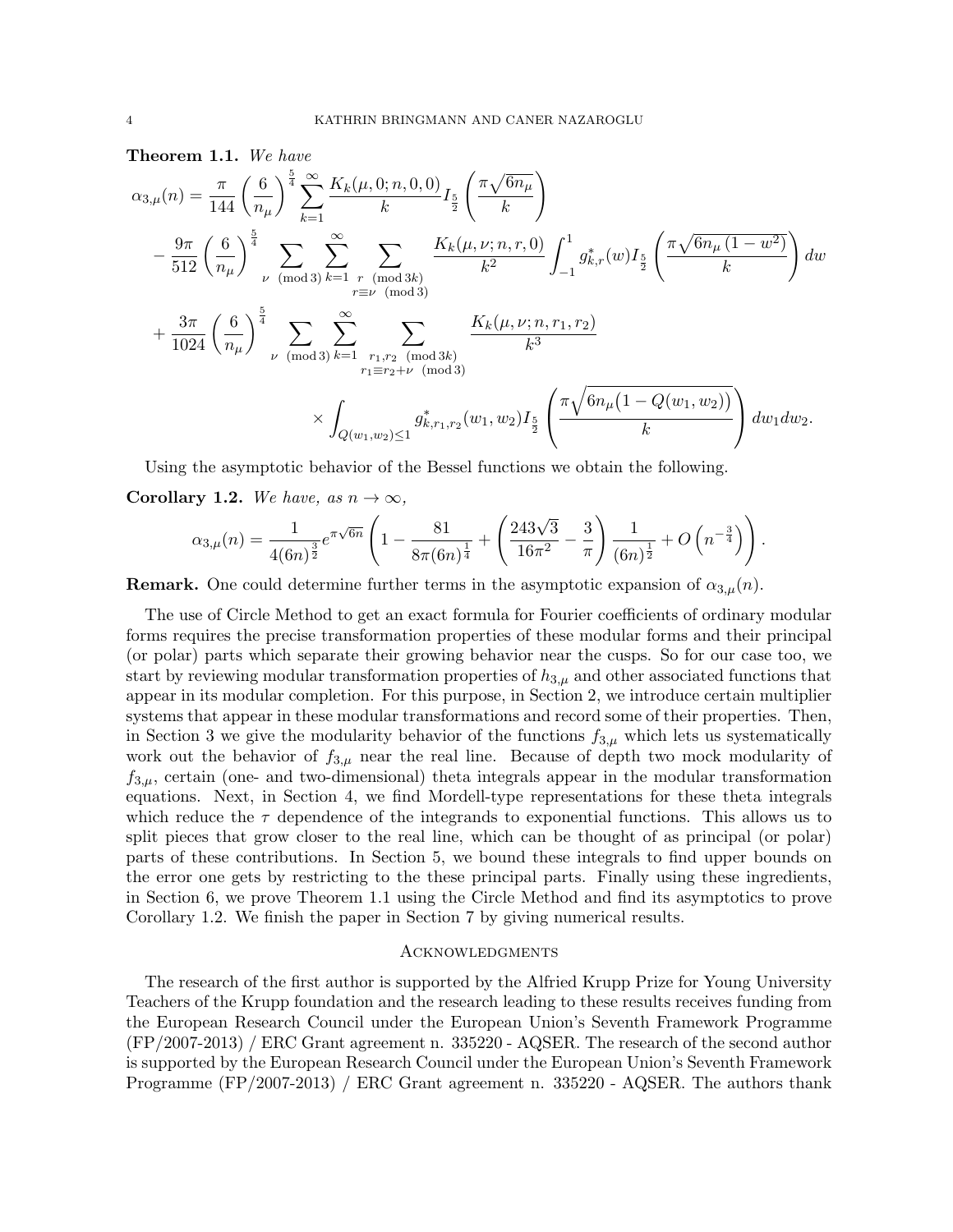#### ${\bf AN\;EXACT\; FORMULA} \qquad \qquad {\bf 5}$

Chris Jennings-Shaffer for helpful comments on an earlier version of the paper and thank the anonymous referees for their useful suggestions on the exposition of the paper.

## 2. Multiplier systems

We start by introducing two multiplier systems, which we denote by  $\psi_{2,M}$  and  $\psi_{3,M}$  for  $M = \begin{pmatrix} a & b \\ c & d \end{pmatrix} \in SL_2(\mathbb{Z})$ . These arise as Weil representations associated with discriminant forms for  $A_1$  and  $A_2$  lattices, respectively. For easy reference, we give explicit formulae for both multiplier systems and refer the reader to [8] for further details.

Firstly, we define  $\psi_{2,M}$  as, with  $\alpha, \beta \in \mathbb{Z}/2\mathbb{Z}$ ,

$$
\psi_{2,M}(\alpha,\beta) := \begin{cases} i^{a b \alpha^2} e^{-\frac{\pi i}{4} (1 - \text{sgn}(d))} \, \delta_{\alpha,\beta} & \text{if } c = 0, \\ \frac{e^{-\frac{\pi i}{4} \text{sgn}(c)}}{\sqrt{2|c|}} \sum_{j=0}^{|c|-1} e^{\frac{\pi i}{2c} (a(2j+\alpha)^2 - 2\beta (2j+\alpha) + d\beta^2)} & \text{if } c \neq 0, \end{cases} \tag{2.1}
$$

where as usual  $\delta_{\alpha,\beta} = 0$  unless  $\alpha = \beta$  in which case it equals 1.

Then, we define, with  $\mu, \nu \in \mathbb{Z}/3\mathbb{Z}$ ,

$$
\psi_{3,M}(\mu,\nu) := \begin{cases} e^{\frac{2\pi i}{3}ab\mu^2} i^{\text{sgn}(d)-1} \delta_{\mu,\nu} & \text{if } c = 0, \\ \frac{i^{-\text{sgn}(c)}}{\sqrt{3}|c|} \lambda_{3,M}(\mu,\nu) & \text{if } c \neq 0, \end{cases}
$$
(2.2)

where

$$
\lambda_{3,M}(\mu,\nu) := \sum_{j_1,j_2=0}^{|c|-1} \exp\left(\frac{2\pi i}{3c} \left(a\mu^2 + d\nu^2 - 2\mu\nu + 3a\left(j_1^2 - j_1j_2 + j_2^2\right) + 3j_1(a\mu - \nu)\right)\right). \tag{2.3}
$$

Importantly for our arguments,  $\psi_{2,M}$  and  $\psi_{3,M}$  are unitary. It is enough to verify this for the generators of  $SL_2(\mathbb{Z})$ ,  $T := \begin{pmatrix} 1 & 1 \\ 0 & 1 \end{pmatrix}$  and  $S := \begin{pmatrix} 0 & -1 \\ 1 & 0 \end{pmatrix}$ . To state another property that is useful, define  $M^{\sharp} := \begin{pmatrix} a & -b \\ -c & d \end{pmatrix}$ , where we assume from now on that  $d > 0$  if  $c = 0$ . Then by directly inspecting equations  $(2.1)$ ,  $(2.2)$ , and  $(2.3)$ , one can see that

$$
\psi_{2,M^{\sharp}}(\alpha,\beta) = \psi_{2,M}^{\ast}(\alpha,\beta) \quad \text{and} \quad \psi_{3,M^{\sharp}}(\mu,\nu) = \psi_{3,M}^{\ast}(\mu,\nu), \tag{2.4}
$$

where ∗ denotes the complex conjugate.

Finally we give a lemma that states several (mock) modular transformations.

**Lemma 2.1.** We have, for  $M = \begin{pmatrix} a & b \\ c & d \end{pmatrix} \in SL_2(\mathbb{Z})$  and  $\mathfrak{z} \in \mathbb{C}$  with  $Im(\mathfrak{z}) < 0$ ,

$$
\vartheta_{\frac{\alpha}{2}}\left(\frac{a\tau+b}{c\tau+d}\right) = (c\tau+d)^{\frac{1}{2}} \sum_{\beta \pmod{2}} \psi_{2,M}(\alpha,\beta) \vartheta_{\frac{\beta}{2}}(\tau), \qquad (2.5)
$$

$$
\vartheta_{\frac{2\mu+3\alpha}{6}}\left(3\frac{a\tau+b}{c\tau+d}\right) = (c\tau+d)^{\frac{1}{2}} \sum_{\nu \pmod{3}} \sum_{\beta \pmod{2}} \psi_{2,M}^{*}(\alpha,\beta) \psi_{3,M}(\mu,\nu) \vartheta_{\frac{2\nu+3\beta}{6}}(3\tau), (2.6)
$$

$$
\widehat{h}_{\alpha}\left(\frac{a\tau+b}{c\tau+d},\frac{a\mathfrak{z}+b}{c\mathfrak{z}+d}\right)=(c\tau+d)^{\frac{3}{2}}\sum_{\beta\pmod{2}}\psi_{2,M}^{*}(\alpha,\beta)\widehat{h}_{\beta}(\tau,\mathfrak{z}),
$$
\n(2.7)

$$
\widehat{h}_{3,\mu}\left(\frac{a\tau+b}{c\tau+d}\right) = (c\tau+d)^3 \sum_{\nu \pmod{3}} \psi_{3,M}^*(\mu,\nu) \widehat{h}_{3,\nu}(\tau).
$$
\n(2.8)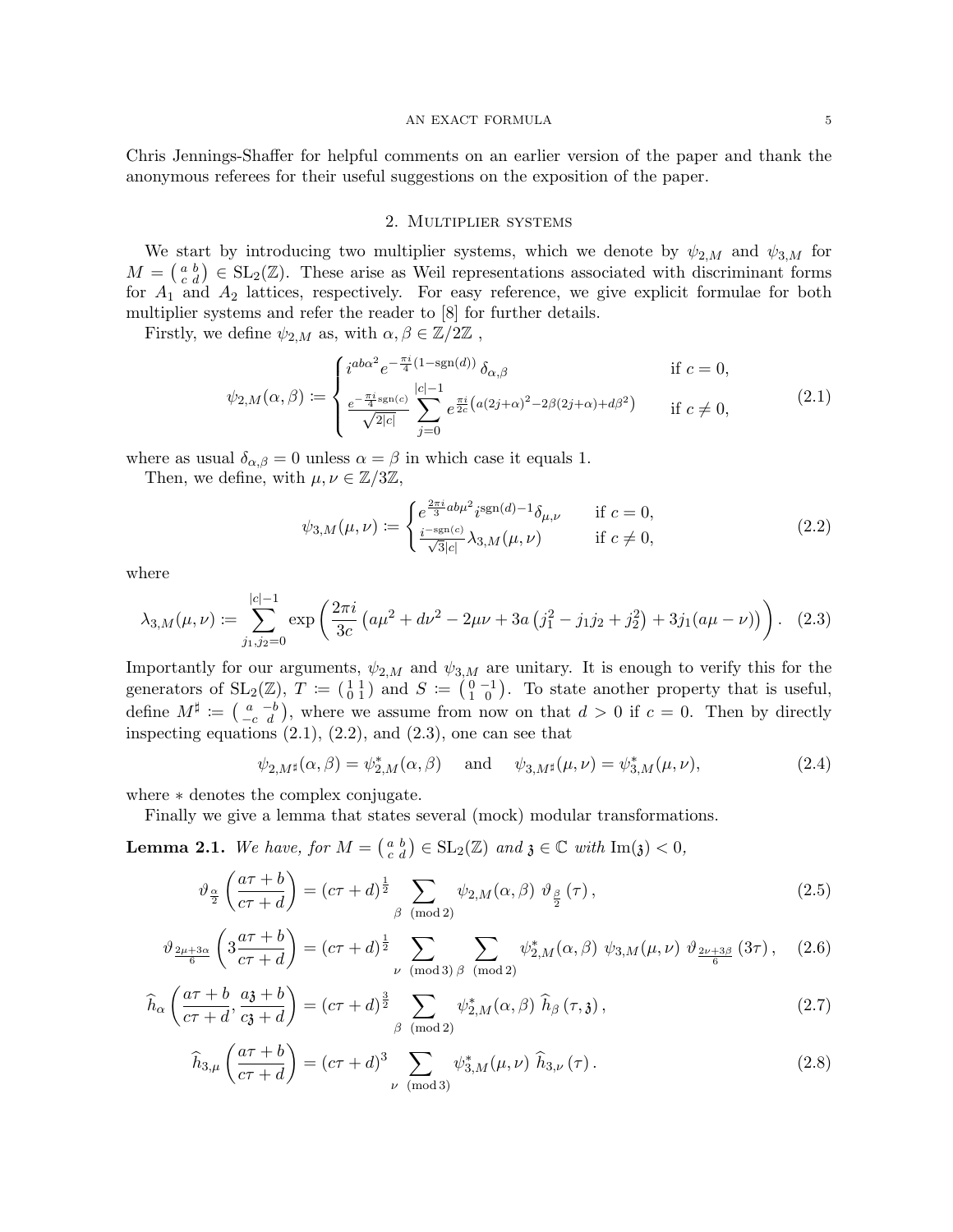*Proof.* It is enough to show the claims for  $M \in \{T, S\}$ .<sup>2</sup> For this purpose and as a reference, we list the relevant T and S transformations. In equations  $(2.5)$  and  $(2.6)$ , we have theta functions whose  $T$  transformations immediately follow from their definition as  $q$ -series and whose S transformations are proved in a standard way via Poisson summation and are well-known. More specifically, we have

$$
\vartheta_{\frac{\alpha}{2}}(\tau+1) = i^{\alpha^2} \vartheta_{\frac{\alpha}{2}}(\tau), \qquad \qquad \vartheta_{\frac{\alpha}{2}}\left(-\frac{1}{\tau}\right) = \frac{(-i\tau)^{\frac{1}{2}}}{\sqrt{2}} \sum_{\beta \pmod{2}} (-1)^{\alpha\beta} \vartheta_{\frac{\beta}{2}}(\tau),
$$

$$
\vartheta_{\frac{\ell}{6}}(3(\tau+1)) = e^{\frac{\pi i \ell^2}{6}} \vartheta_{\frac{\ell}{6}}(3\tau), \qquad \qquad \vartheta_{\frac{\ell}{6}}\left(-\frac{3}{\tau}\right) = \frac{(-i\tau)^{\frac{1}{2}}}{\sqrt{6}} \sum_{r \pmod{6}} e^{-\frac{\pi i \ell r}{3}} \vartheta_{\frac{r}{6}}(3\tau).
$$

For equation (2.7), we use the well-known transformation properties

$$
\widehat{h}_{\alpha}(\tau+1) = i^{-\alpha^2} \widehat{h}_{\alpha}(\tau), \qquad \widehat{h}_{\alpha}\left(-\frac{1}{\tau}\right) = -\frac{(-i\tau)^{\frac{3}{2}}}{\sqrt{2}} \sum_{\beta \pmod{2}} (-1)^{\alpha\beta} \widehat{h}_{\beta}(\tau).
$$

Finally, we compare equation (2.8) to the transformation properties given in [17]

$$
\widehat{h}_{3,\mu}(\tau+1) = e^{-\frac{2\pi i\mu^2}{3}} \widehat{h}_{3,\mu}(\tau), \qquad \widehat{h}_{3,\mu}\left(-\frac{1}{\tau}\right) = \frac{(-i\tau)^3}{\sqrt{3}} \sum_{\nu \pmod{3}} e^{-\frac{2\pi i\mu\nu}{3}} \widehat{h}_{3,\nu}(\tau).
$$

We also need the modular transformations for the Dedekind  $\eta$ -function:

$$
\eta \left( \frac{a\tau + b}{c\tau + d} \right) = \psi \left( \begin{matrix} a & b \\ c & d \end{matrix} \right) \left( -i(c\tau + d) \right)^{\frac{1}{2}} \eta(\tau), \tag{2.9}
$$

 $\Box$ 

where for  $c \neq 0$ , we define

$$
\psi\begin{pmatrix} a & b \\ c & d \end{pmatrix} := \begin{cases} \left(\frac{d}{|c|}\right) e^{\frac{\pi i}{12} \left((a+d)c - bd(c^2 - 1) - 3c + 3\right)} & \text{if } c \text{ is odd,} \\ \left(\frac{c}{d}\right) e^{\frac{\pi i}{12} \left(ac\left(1 - d^2\right) + d(b - c + 3)\right)} & \text{if } c \text{ is even.} \end{cases} \tag{2.10}
$$

Lastly, using equations  $(2.2)$ ,  $(2.3)$ , and  $(2.10)$  we set

$$
\chi_M(\mu,\nu) := i \,\psi(M)^9 \,\psi_{3,M}(\mu,\nu). \tag{2.11}
$$

3. THE TRANSFORMATION BEHAVIOR OF THE FUNCTIONS  $f_{3,\mu}$ 

For  $j, \nu \in \mathbb{N}_0, \varrho \in \mathbb{Q}$ , define the theta integrals

$$
\mathcal{E}_{1,j,\varrho}(\tau) \coloneqq \int\limits_{\varrho}^{i\infty} \frac{\vartheta_{\frac{j}{6}}(3w)}{\left(-i\left(w+\tau\right)\right)^{\frac{3}{2}}} dw,\tag{3.1}
$$

$$
\mathcal{E}_{2,\nu,\varrho}(\tau) := \sum_{\alpha \pmod{2}} \int_{\varrho}^{i\infty} \int_{w_1}^{i\infty} \frac{\vartheta_{\frac{\alpha}{2}}(w_2)\vartheta_{\frac{2\nu+3\alpha}{6}}(3w_1)}{(-i(w_2+\tau))^{\frac{3}{2}}(-i(w_1+\tau))^{\frac{3}{2}}} dw_2 dw_1.
$$
 (3.2)

<sup>&</sup>lt;sup>2</sup>Note that the goal of this lemma is not to prove that  $\psi_{2,M}(\alpha,\beta)$  and  $\psi_{3,M}(\mu,\nu)$  are in fact multiplier systems for  $SL_2(\mathbb{Z})$ . Instead, the aim is to show that these multiplier systems yield the multiplier systems of the (mock) modular forms we are interested in. Verifying that  $T$  and  $S$  transformations are consistent with the given multiplier systems is enough to show this claim.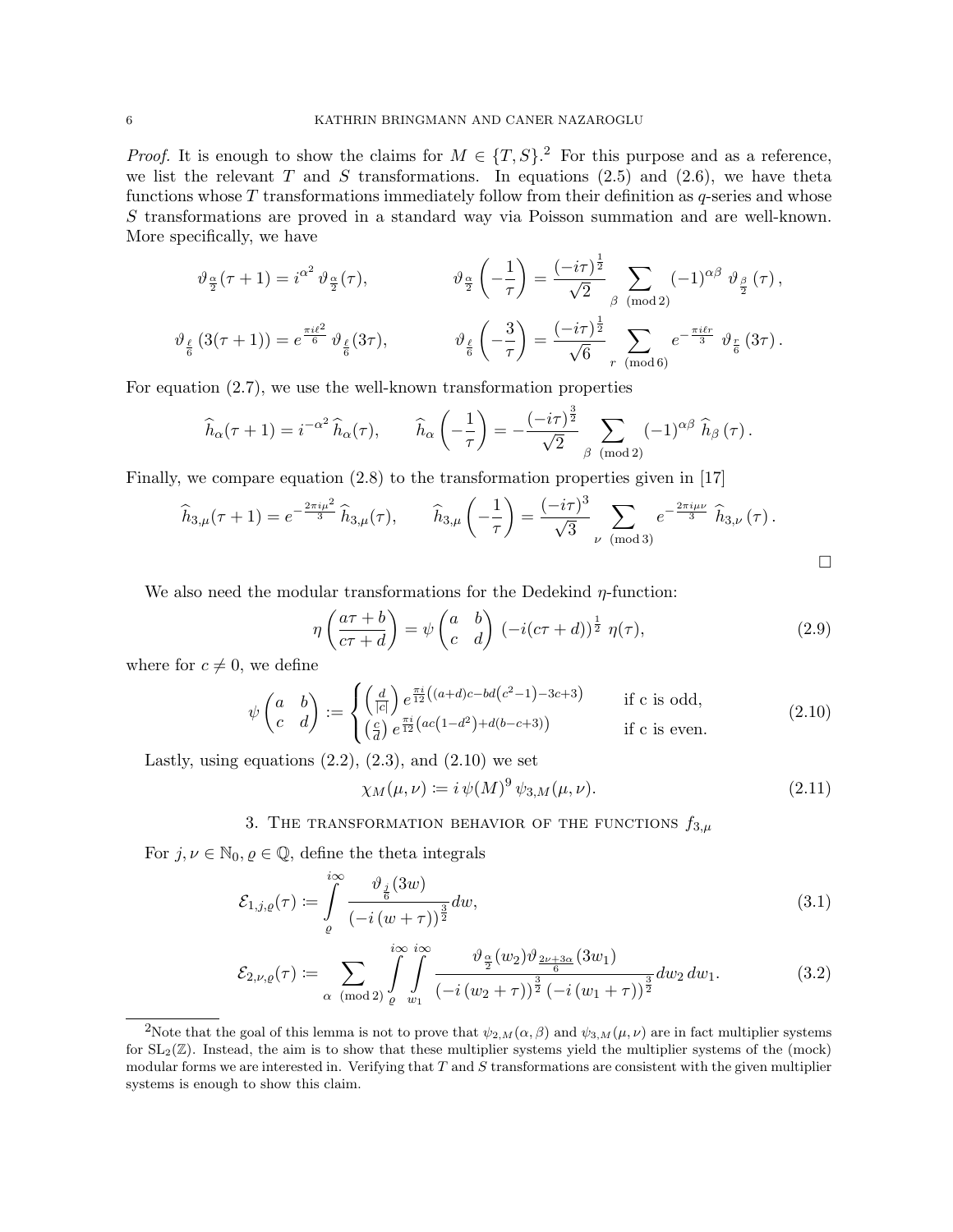The following lemma finds the mock modular transformation of  $f_{3,\mu}$ .

**Lemma 3.1.** For  $M = \begin{pmatrix} a & b \ c & d \end{pmatrix} \in \mathrm{SL}_2(\mathbb{Z})$  with  $c \neq 0$ ,  $f_{3,\mu}(\tau)(-i(c\tau+d))^{-\frac{3}{2}}$  equals

$$
\sum_{\nu \pmod{3}} \chi_M(\nu,\mu) \left( f_{3,\nu} \left( \frac{a\tau+b}{c\tau+d} \right) - \frac{9\sqrt{3}i}{2\sqrt{2}\pi} \sum_{\alpha \pmod{2}} f_{\alpha} \left( \frac{a\tau+b}{c\tau+d} \right) \mathcal{E}_{1,2\nu+3\alpha,-\frac{a}{c}} \left( \frac{a\tau+b}{c\tau+d} \right) - \frac{9\sqrt{3}}{16\pi^2} f \left( \frac{a\tau+b}{c\tau+d} \right) \mathcal{E}_{2,\nu,-\frac{a}{c}} \left( \frac{a\tau+b}{c\tau+d} \right) \right),
$$

where

$$
f_{\alpha}(\tau) := \frac{h_{\alpha}(\tau)}{\eta(\tau)^9}, \qquad f(\tau) := \frac{1}{\eta(\tau)^9}.
$$

*Proof.* Using (1.6), (2.8), and the unitarity of  $\psi_{3,M}$ , we find that

$$
h_{3,\mu}(\tau) - (c\tau + d)^{-3} \sum_{\nu \pmod{3}} \psi_{3,M}(\nu,\mu) h_{3,\nu} \left(\frac{a\tau + b}{c\tau + d}\right)
$$
  
= 
$$
\frac{9\sqrt{3}i}{2\sqrt{2}\pi} \sum_{\alpha \pmod{2}} \left( \int_{-\overline{\tau}}^{i\infty} \frac{\widehat{h}_{\alpha}(\tau, -w) \vartheta_{\frac{2\mu + 3\alpha}{6}}(3w)}{(-i(w+\tau))^{\frac{3}{2}}} dw \right)
$$
 (3.3)

$$
-(c\tau+d)^{-3}\sum_{\nu \pmod{3}}\psi_{3,M}(\nu,\mu)\int\limits_{-\frac{a\overline{\tau}+b}{c\overline{\tau}+d}}^{i\infty}\frac{h_{\alpha}\left(\frac{a\tau+b}{c\tau+d},-w\right)\vartheta_{\frac{2\nu+3\alpha}{6}}(3w)}{\left(-i\left(w+\frac{a\tau+b}{c\tau+d}\right)\right)^{\frac{3}{2}}}dw.
$$

To simplify, we rewrite the first term on the right-hand side of (3.3). For this, we make the change of variables  $w \mapsto \frac{dw+b}{cw+a}$  and use the unitary of the multipliers, (2.4), (2.6), and (2.7), to obtain that

$$
\widehat{h}_{\alpha}\left(\tau, -\frac{dw+b}{cw+a}\right) = (c\tau+d)^{-\frac{3}{2}} \sum_{\beta \pmod{2}} \psi_{2,M}(\beta,\alpha) \widehat{h}_{\beta}\left(\frac{a\tau+b}{c\tau+d}, -w\right),
$$

$$
\vartheta_{\frac{2\mu+3\alpha}{6}}(3\tau) = (-c\tau+d)^{-\frac{1}{2}} \sum_{\nu \pmod{3}} \sum_{\beta \pmod{2}} \psi_{2,M}^{*}(\beta,\alpha) \psi_{3,M}(\nu,\mu) \vartheta_{\frac{2\nu+3\beta}{6}}\left(3\frac{a\tau-b}{-c\tau+d}\right).
$$

Plugging these in and simplifying, we find that (3.3) equals

$$
-\frac{9\sqrt{3}i}{2\sqrt{2}\pi}(c\tau+d)^{-3}\sum_{\nu \pmod{3}}\psi_{3,M}(\nu,\mu)\sum_{\alpha \pmod{2}}\int_{-\frac{a}{c}}^{i\infty}\frac{\widehat{h}_{\alpha}\left(\frac{a\tau+b}{c\tau+d},-w\right)\vartheta_{\frac{2\nu+3\alpha}{6}}(3w)}{\left(-i\left(w+\frac{a\tau+b}{c\tau+d}\right)\right)^{\frac{3}{2}}}dw,
$$

Using  $(1.3)$  and  $(2.9)$  then finishes the claim.

## 4. Eichler integrals

In this section, we rewrite the theta integrals, defined in (3.1) and (3.2), as Eichler integrals. Throughout the section, we assume that  $\text{Re}(z) > 0$  and  $h', k \in \mathbb{Z}$  with  $k > 0$ .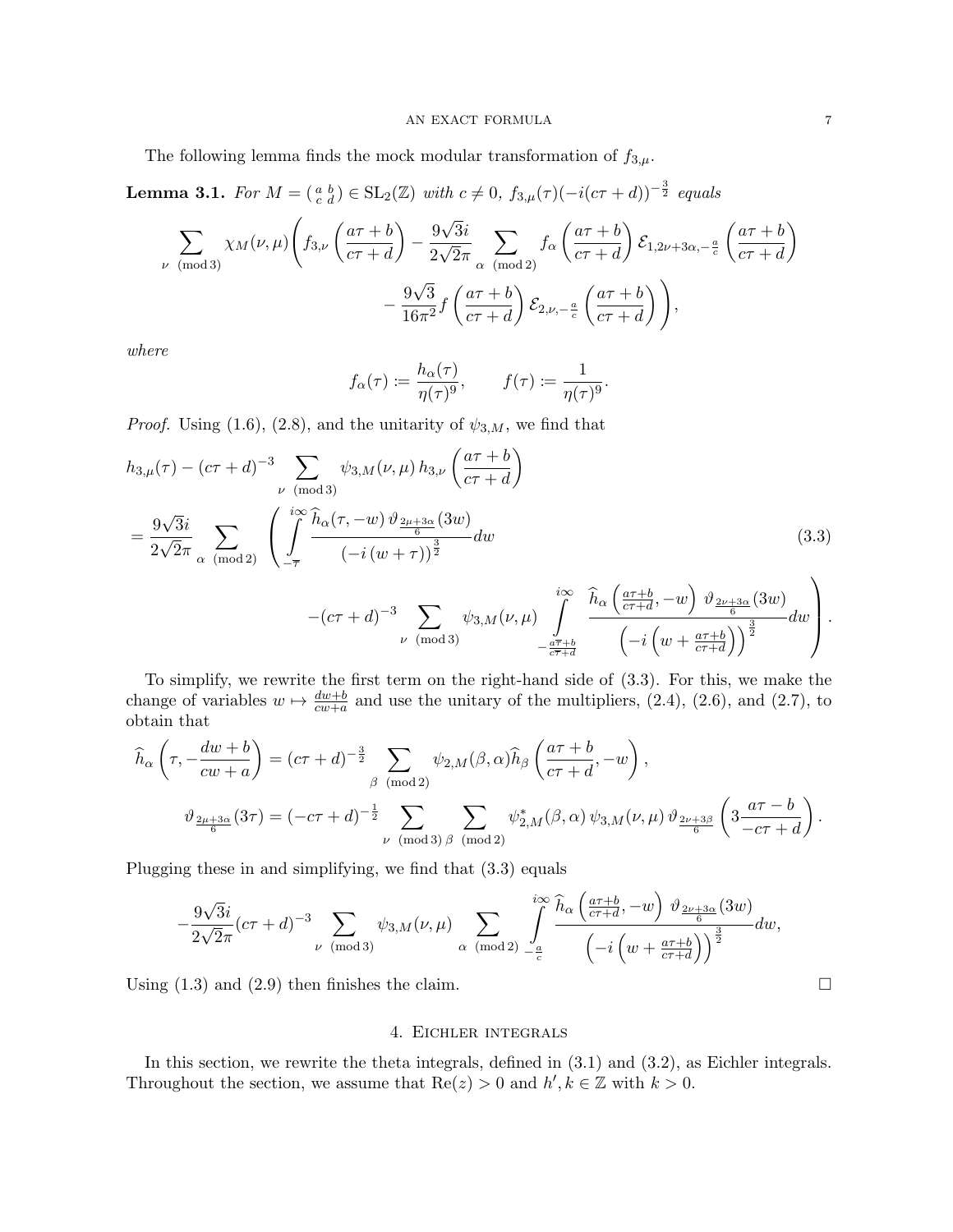# 4.1. The one-dimensional case.

Lemma 4.1. We have

$$
\mathcal{E}_{1,j,-\frac{h'}{k}}\left(\frac{h'}{k}+iz\right)=\frac{\pi i}{3\sqrt{6}k}\sum_{\substack{r\pmod{6k}\\ r\equiv j\pmod{6}}} \zeta_{12k}^{-h'r^2}\int_{\mathbb{R}}wg_{\frac{r}{6k}}\left(\frac{w}{2k}\right)e^{-\frac{1}{6}\pi zw^2}dw,
$$

where, for  $c \in \mathbb{Q}$  and  $w \in \mathbb{C}$ ,

$$
g_c(w) \coloneqq \frac{\sinh\left(\frac{2\pi w}{3}\right)}{\cosh\left(\frac{2\pi w}{3}\right) - \cos(2\pi c)}.\tag{4.1}
$$

Proof. Lemma 4.1 is well-known to experts, however, for the convenience of the reader, we give a proof. Plugging in definition (3.1), we rewrite

$$
\mathcal{E}_{1,j,-\frac{h'}{k}}\left(\frac{h'}{k}+iz\right)=\int_0^{i\infty}\frac{\vartheta_{\frac{j}{6}}\left(3\left(w-\frac{h'}{k}\right)\right)}{\left(-i\left(iz+w\right)\right)^{\frac{3}{2}}}dw.
$$

We next assume that  $z > 0$  and argue via analytic continuation. Letting  $w = it$ , using the identity

$$
\int_{\mathbb{R}} e^{-2\pi w^2 v} \frac{w}{w - is} dw = \frac{1}{2\sqrt{2}} \int_0^\infty \frac{e^{-2\pi t s^2}}{(t + v)^{\frac{3}{2}}} dt,
$$

and inserting the Fourier expansion of  $\vartheta_{\frac{j}{6}}$ , we obtain

$$
\mathcal{E}_{1,j,-\frac{h'}{k}}\left(\frac{h'}{k}+iz\right)=\frac{\sqrt{2}i}{\sqrt{3}}\sum_{\substack{r \pmod{6k}\\ r\equiv j\pmod{6}}} \zeta_{12k}^{-h'r^2}\sum_{\substack{m\in\mathbb{Z}\\ m\equiv r\pmod{6k}}} \int_{\mathbb{R}}\frac{we^{-\frac{1}{6}\pi zw^2}}{w-im}dw.
$$

Using

$$
\pi \cot(\pi x) = \lim_{M \to \infty} \sum_{m=-M}^{M} \frac{1}{x+m},\tag{4.2}
$$

we may then show that

$$
\mathcal{E}_{1,j,-\frac{h'}{k}}\left(\frac{h'}{k}+iz\right)=-\frac{\pi}{3\sqrt{6}k}\sum_{\substack{r\pmod{6k}\\r\equiv j\pmod{6}}} \zeta_{12k}^{-h'r^2}\int_{\mathbb{R}}we^{-\frac{1}{6}\pi zw^2}\cot\left(\pi\frac{iw+r}{6k}\right)dw.
$$

The claim of the Lemma follows, using

$$
\cot(x + iy) = \frac{\sin(2x)}{\cosh(2y) - \cos(2x)} - i \frac{\sinh(2y)}{\cosh(2y) - \cos(2x)}
$$
(4.3)

and the fact that the contribution of the first term vanishes.  $\Box$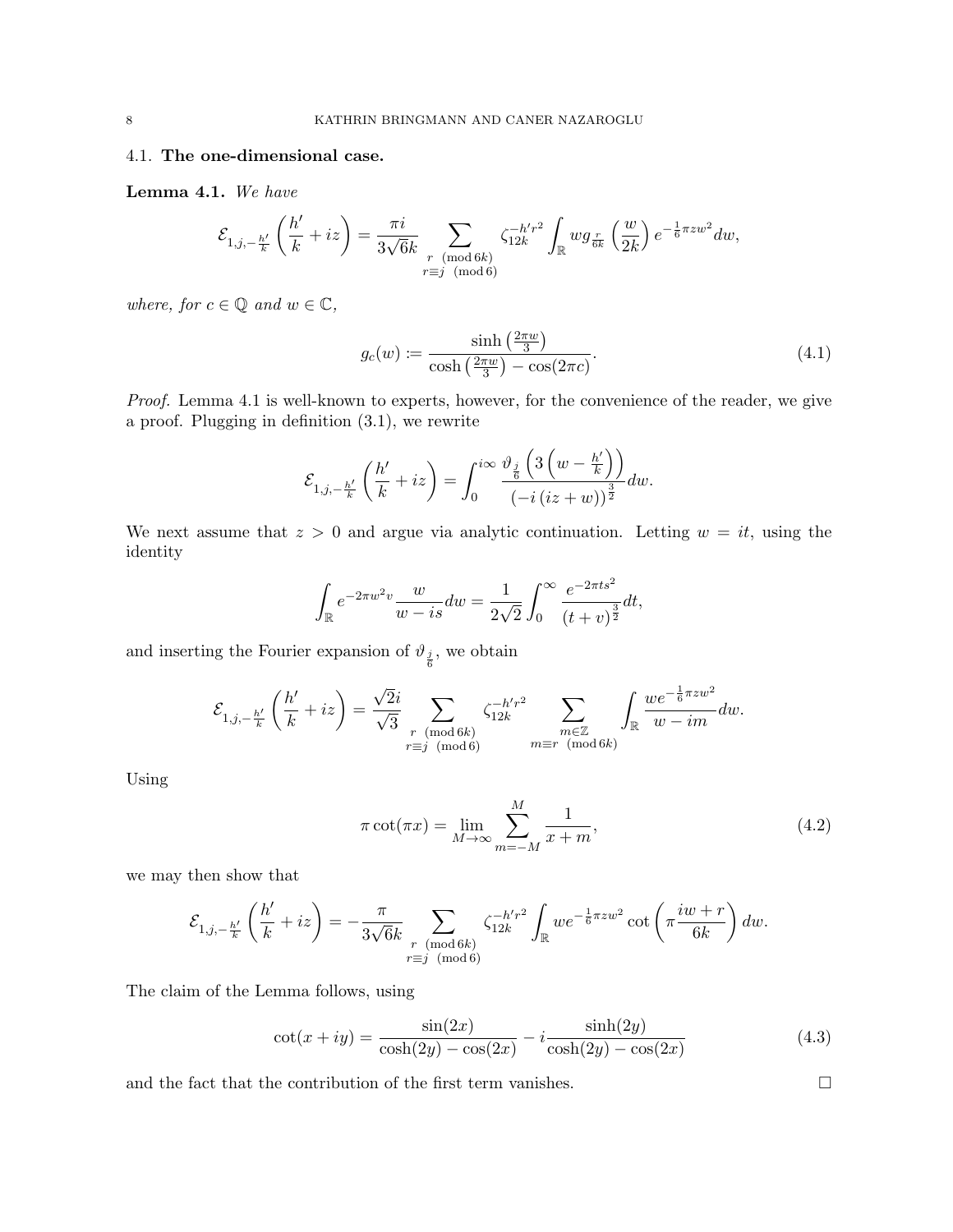4.2. The two-dimensional case. The main goal of this section is to write the two-dimensional Eichler integral as a Mordell integral. Such integrals were first found by Kaszian, Milas, and the first author in [5]. To state the main result, we define the function  $g_{k,r} : \mathbb{R}^2 \to \mathbb{R}$  as follows. Set

$$
f_c(w) := \frac{\sin(2\pi c)}{\cosh\left(\frac{2\pi w}{3}\right) - \cos(2\pi c)},\tag{4.4}
$$

and write here and throughout this paper, vectors as  $\boldsymbol{z} = (z_1, z_2)$ .

If  $r_1, r_2 \not\equiv 0 \pmod{3k}$ , then we define

$$
g_{k,r}(\boldsymbol{w}) := \left(w_1^2 + w_2^2 + 4w_1w_2\right) \left(g_{\frac{r_1}{3k}}\left(\frac{w_1}{k}\right)g_{\frac{r_2}{3k}}\left(\frac{w_2}{k}\right) - f_{\frac{r_1}{3k}}\left(\frac{w_1}{k}\right)f_{\frac{r_2}{3k}}\left(\frac{w_2}{k}\right)\right).
$$
 (4.5)

If  $r_1 \equiv 0, r_2 \not\equiv 0 \pmod{3k}$ , then we let

$$
g_{k,(0,r_2)}(\boldsymbol{w}) \coloneqq \left(w_1^2 + w_2^2 + 4w_1w_2\right)g_0\left(\frac{w_1}{k}\right)g_{\frac{r_2}{3k}}\left(\frac{w_2}{k}\right) - \frac{3k}{\pi w_1}\left(w_2 + \frac{w_1}{2}\right)^2g_{\frac{r_2}{3k}}\left(\frac{w_2 + \frac{w_1}{2}}{k}\right).
$$
\n(4.6)

If  $r_1 \not\equiv 0, r_2 \equiv 0 \pmod{3k}$ , then set

$$
g_{k,(r_1,0)} := g_{k,(0,r_1)},\tag{4.7}
$$

Finally, if  $r_1, r_2 \equiv 0 \pmod{3k}$ , then

$$
g_{k,0}(w) := \left(w_1^2 + w_2^2 + 4w_1w_2\right)g_0\left(\frac{w_1}{k}\right)g_0\left(\frac{w_2}{k}\right) - \frac{3k}{\pi w_1}\left(w_2 + \frac{w_1}{2}\right)^2g_0\left(\frac{w_2 + \frac{w_1}{2}}{k}\right) \tag{4.8}
$$

$$
-\frac{3k}{\pi w_2}\left(w_1 + \frac{w_2}{2}\right)^2g_0\left(\frac{w_1 + \frac{w_2}{2}}{k}\right).
$$

**Theorem 4.2.** We have, with  $dw := dw_1 dw_2$ 

$$
\mathcal{E}_{2,\nu,-\frac{h'}{k}}\left(\frac{h'}{k}+iz\right)=-\frac{2\pi^2}{27\sqrt{3}k^2}\sum_{\substack{r_1,r_2\pmod{3k}\\r_1\equiv r_2+\nu\pmod{3}}}\zeta_{3k}^{-h'Q(r)}\int\limits_{\mathbb{R}^2}g_{k,r}(w)e^{-\frac{2}{3}\pi zQ(w)}dw.
$$

Before proving Theorem 4.2, we require an auxiliary lemma. For this, we introduce two involutions  $\iota_1$  and  $\iota_2$  acting on  $\mathbb{R}^2$  that leave the quadratic form  $Q^*(x_1, x_2) := x_1^2 + x_2^2 - x_1x_2$ for  $x_1, x_2 \in \mathbb{R}$  invariant, namely

$$
\iota_1: (x_1, x_2) \mapsto (-x_2, -x_1)
$$
 and  $\iota_2: (x_1, x_2) \mapsto (x_2 - x_1, x_2)$ .

These two involutions are the generators of the Weyl group for the root lattice  $A_2$ , which is isomorphic to the symmetric group  $S_3$ . We average a function  $h : \mathbb{R}^2 \to \mathbb{C}$  over the orbit of a point  $(x_1, x_2)$  under the group generated by the involutions  $\iota_1$  and  $\iota_2$ , namely

$$
(x_1, x_2) \xrightarrow{\iota_1} (-x_2, -x_1) \xrightarrow{\iota_2} (x_2 - x_1, -x_1) \xrightarrow{\iota_1} (x_1, x_1 - x_2) \xrightarrow{\iota_2} (-x_2, x_1 - x_2)
$$
  

$$
\xrightarrow{\iota_1} (x_2 - x_1, x_2) \xrightarrow{\iota_2} (x_1, x_2).
$$

We then define the average of  $h$  as

$$
\sum_{x}^{a} h(x) \coloneqq \frac{1}{6} \Big( h(x_1, x_2) + h(-x_2, -x_1) + h(x_2 - x_1, -x_1) + h(x_1, x_1 - x_2) + h(-x_2, x_1 - x_2) + h(x_2 - x_1, x_2) \Big).
$$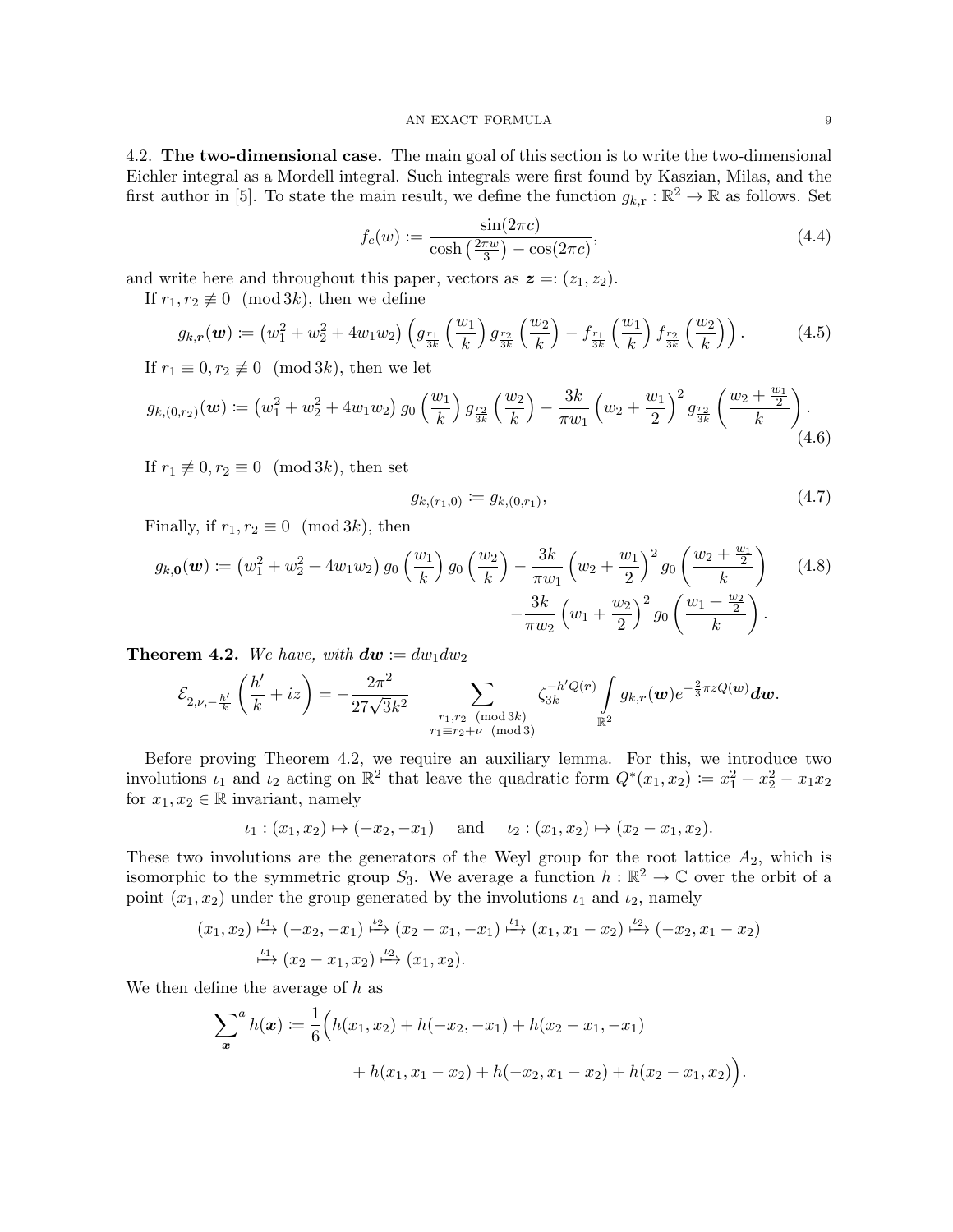Note that

$$
\sum_{x}^{a} h(x) = \frac{1}{2} \sum_{x}^{a} (h(x_1, x_2) + h(-x_2, -x_1)) = \frac{1}{2} \sum_{x}^{a} (h(x_1, x_2) + h(x_2 - x_1, x_2)).
$$

We also define (excluding  $2x_2 - x_1, 2x_1 - x_2 = 0$ )

$$
F(\boldsymbol{x}) = F(\boldsymbol{x}; z) := \int_{\mathbb{R}^2} \frac{(w_1 + w_2)^2 e^{-\frac{2}{3}\pi z Q(\boldsymbol{w})}}{(w_1 - i(2x_2 - x_1))(w_2 - i(2x_1 - x_2))} d\boldsymbol{w},
$$
  

$$
G(\boldsymbol{x}) = G(\boldsymbol{x}; z) := \frac{\sqrt{3}}{2} \int_{0}^{\infty} \frac{e^{-\frac{3}{2}\pi x_2^2 w_1}}{(w_1 + z)^{\frac{3}{2}}} \int_{w_1}^{\infty} \frac{e^{-\frac{1}{2}\pi (2x_1 - x_2)^2 w_2}}{(w_2 + z)^{\frac{3}{2}}} dw_2 dw_1.
$$

These functions agree when averaged.

**Lemma 4.3.** Let  $x_1, x_2 \in \mathbb{R}$  with  $2x_2 - x_1 \neq 0$ ,  $2x_1 - x_2 \neq 0$ , and  $x_1 + x_2 \neq 0$ . Then we have

$$
\sum_{x}^{a} F(x) = \sum_{x}^{a} G(x). \tag{4.9}
$$

We have, as  $x_1^2 + x_2^2 \rightarrow \infty$ ,

$$
G(\boldsymbol{x}) \ll \begin{cases} x_2^{-2} (2x_1 - x_2)^{-2} & \text{if } x_2, 2x_1 - x_2 \neq 0, \\ x_2^{-2} & \text{if } 2x_1 - x_2 = 0, x_2 \neq 0, \\ (2x_1 - x_2)^{-2} & \text{if } x_2 = 0, x_1 \neq 0. \end{cases}
$$
(4.10)

Proof. The bounds in  $(4.10)$  are direct, thus we only prove  $(4.9)$ . Via analytic continuation, it is enough to show this identity for  $z \in \mathbb{R}^+$ , which we assume from now on. We first claim that

$$
\sum_{x}^{a} F(x) = \frac{\sqrt{3}}{z} \sum_{x}^{a} \left[ \frac{\partial^{2}}{\partial \mathfrak{z}^{2}} \left( (x_{2} + \mathfrak{z})(2x_{1} - x_{2} + \mathfrak{z})e^{2\pi z Q^{*}(x) + 2\pi z (x_{1} + x_{2})\mathfrak{z}} \right) \times \int_{1}^{\infty} e^{-\frac{3}{2}\pi z (x_{2} + \mathfrak{z})^{2}w_{1}^{2}} \int_{w_{1}}^{\infty} e^{-\frac{1}{2}\pi z (2x_{1} - x_{2} + \mathfrak{z})^{2}w_{2}^{2}} dw_{2} dw_{1} \right) \Bigg]_{\mathfrak{z}=0} \tag{4.11}
$$

To prove (4.11), we use the change of variables  $w_1 \mapsto \frac{w_1-w_2}{2}$  in the definition of  $F(\mathbf{x})$ , to rewrite

$$
F(\boldsymbol{x}) = -\frac{1}{4\pi^2 z^2} e^{2\pi z Q^*(\boldsymbol{x})} \left[ \frac{\partial^2}{\partial \mathfrak{z}^2} \left( e^{2\pi z (x_1 + x_2) \mathfrak{z}} \mathcal{F}_{\boldsymbol{x}}(\mathfrak{z}, 1) \right) \right]_{\mathfrak{z} = 0},
$$

where

$$
\mathcal{F}_{\bm{x}}(\mathfrak{z},t):=\int\limits_{\mathbb{R}^2-i\binom{3x_2}{2x_1-x_2}}\frac{e^{-\frac{1}{6}\pi zw_1^2-\frac{1}{2}\pi zw_2^2-\pi izt((x_2+\mathfrak{z})(w_1-w_2)+2(x_1+\mathfrak{z})w_2)}}{(w_1-w_2)\,w_2}\bm{dw}.
$$

Define

$$
\mathcal{H}(t) := \left[\frac{\partial^2}{\partial \mathfrak{z}^2} \sum_{\mathbf{x}} e^{2\pi z Q^*(\mathbf{x}) + 2\pi z (x_1 + x_2) \mathfrak{z}} \mathcal{F}_{\mathbf{x}}(\mathfrak{z}, t)\right]_{\mathfrak{z} = 0}.
$$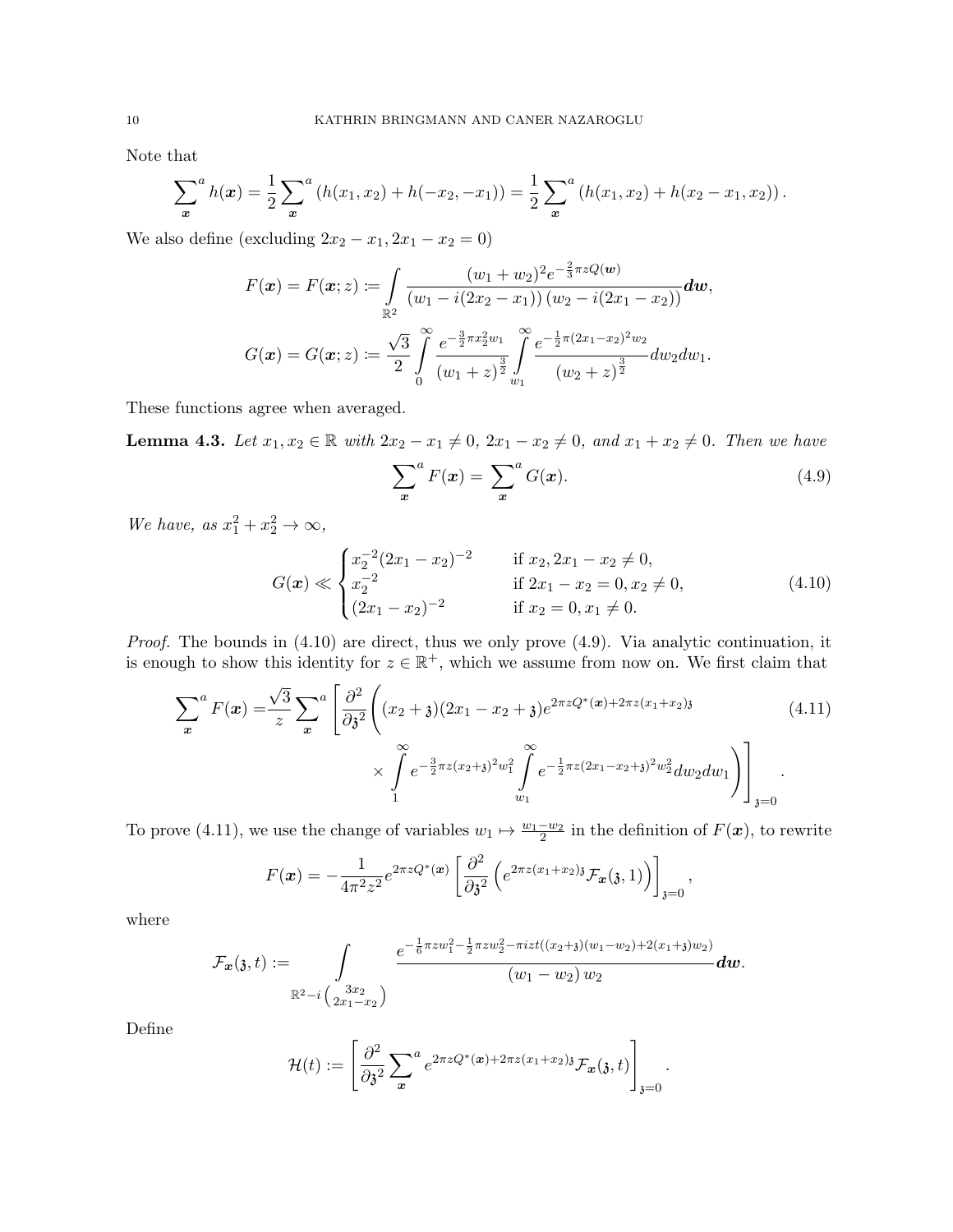We identify  $\mathcal{H}(t)$  by determining its derivative and its limiting behavior. We first compute

$$
\frac{\partial}{\partial t} \mathcal{F}_{\mathbf{x}}(\mathfrak{z},t) = -\pi i z (x_2 + \mathfrak{z}) \int e^{-\frac{1}{6}\pi z w_1^2 - \frac{1}{2}\pi z w_2^2 - \pi i z t ((x_2 + \mathfrak{z})(w_1 - w_2) + 2(x_1 + \mathfrak{z})w_2)}{w_2} dw
$$
\n
$$
= 2\pi i z (x_1 + \mathfrak{z}) \int e^{-\frac{1}{6}\pi z w_1^2 - \frac{1}{2}\pi z w_2^2 - \pi i z t ((x_2 + \mathfrak{z})(w_1 - w_2) + 2(x_1 + \mathfrak{z})w_2)}{w_1 - w_2} dw. \quad (4.12)
$$
\n
$$
\mathbb{R}^2 - i \left(\frac{3x_2}{2x_1 - x_2}\right)
$$

Evaluating the integral in  $w_1$  as Gaussian, one can show that the first term in (4.12) equals

$$
-\pi i \sqrt{6z}(x_2+\mathfrak{z})e^{-\frac{3}{2}\pi z(x_2+\mathfrak{z})^2t^2}\mathcal{G}_x(\mathfrak{z},t),\tag{4.13}
$$

where

$$
\mathcal{G}_{\bm{x}}(\mathfrak{z},t) := \int\limits_{\mathbb{R}-i(2x_1-x_2)} e^{-\frac{1}{2}\pi zw_2^2 - \pi izt(2x_1-x_2+\mathfrak{z})w_2} \frac{dw_2}{w_2}.
$$

For the second term on the right-hand side of (4.12) we change variables and take a Gaussian integral to show that it equals

$$
-\pi i \sqrt{6z}(x_1+\mathfrak{z})e^{-\frac{3}{2}\pi z(x_1+\mathfrak{z})^2 t^2} \int_{\mathbb{R}-i(2x_2-x_1)} e^{-\frac{1}{2}\pi zw_2^2 - \pi izt(2x_2-x_1+\mathfrak{z})w_2} \frac{dw_2}{w_2}.
$$
 (4.14)

Note that (4.13) and (4.14) are mapped to each other when applying the involution  $\iota_1$  and changing  $\delta$  into  $-\delta$  and  $w_2$  into  $-w_2$ ; note that the prefactor  $e^{2\pi z Q^*}(x)+2\pi z \delta(x_1+x_2)$  is invariant under these exchanges. Thus we obtain

$$
\mathcal{H}'(t) = -2\pi i \sqrt{6z} \left[ \frac{\partial^2}{\partial \mathfrak{z}^2} \sum_{\mathbf{x}}^a (x_2 + \mathfrak{z}) e^{-\frac{3}{2}\pi z (x_2 + \mathfrak{z})^2 t^2 + 2\pi z Q^*(\mathbf{x}) + 2\pi z (x_1 + x_2) \mathfrak{z} \mathcal{G}_{\mathbf{x}}(\mathfrak{z}, t) \right]_{\mathfrak{z}=0} . \tag{4.15}
$$

It is not hard to show that

$$
\mathcal{G}_{\bm{x}}(\mathfrak{z},t)=\pi i(2x_1-x_2+\mathfrak{z})\sqrt{2z}\int_t^{\infty}e^{-\frac{1}{2}\pi z(2x_1-x_2+\mathfrak{z})^2w^2}dw.
$$

Plugging this into (4.15) gives that

$$
\mathcal{H}'(t) = 4\sqrt{3}\pi^2 z \left[ \frac{\partial^2}{\partial \mathbf{3}^2} \sum_{\mathbf{x}}^a (x_2 + \mathbf{3})(2x_1 - x_2 + \mathbf{3})e^{-\frac{3}{2}\pi z (x_2 + \mathbf{3})^2 t^2 + 2\pi z Q^*(\mathbf{x}) + 2\pi z (x_1 + x_2)\mathbf{3}} \times \int_t^\infty e^{-\frac{1}{2}\pi z (2x_1 - x_2 + \mathbf{3})^2 w^2} dw \right]_{\mathbf{3} = 0}.
$$

Using that  $\lim_{t\to\infty} \mathcal{H}(t) = 0$ , we then obtain

$$
\mathcal{H}(t) = -4\sqrt{3}\pi^2 z \left[ \frac{\partial^2}{\partial \mathfrak{z}^2} \sum_x^a (x_2 + \mathfrak{z})(2x_1 - x_2 + \mathfrak{z})e^{2\pi z Q^*(x) + 2\pi z (x_1 + x_2)\mathfrak{z}} \times \int_t^\infty e^{-\frac{3}{2}\pi z (x_2 + \mathfrak{z})^2 w_1^2} \int_{w_1}^\infty e^{-\frac{1}{2}\pi z (2x_1 - x_2 + \mathfrak{z})^2 w_2^2} dw_2 dw_1 \right]_{\mathfrak{z}=0}.
$$

Plugging in gives (4.11).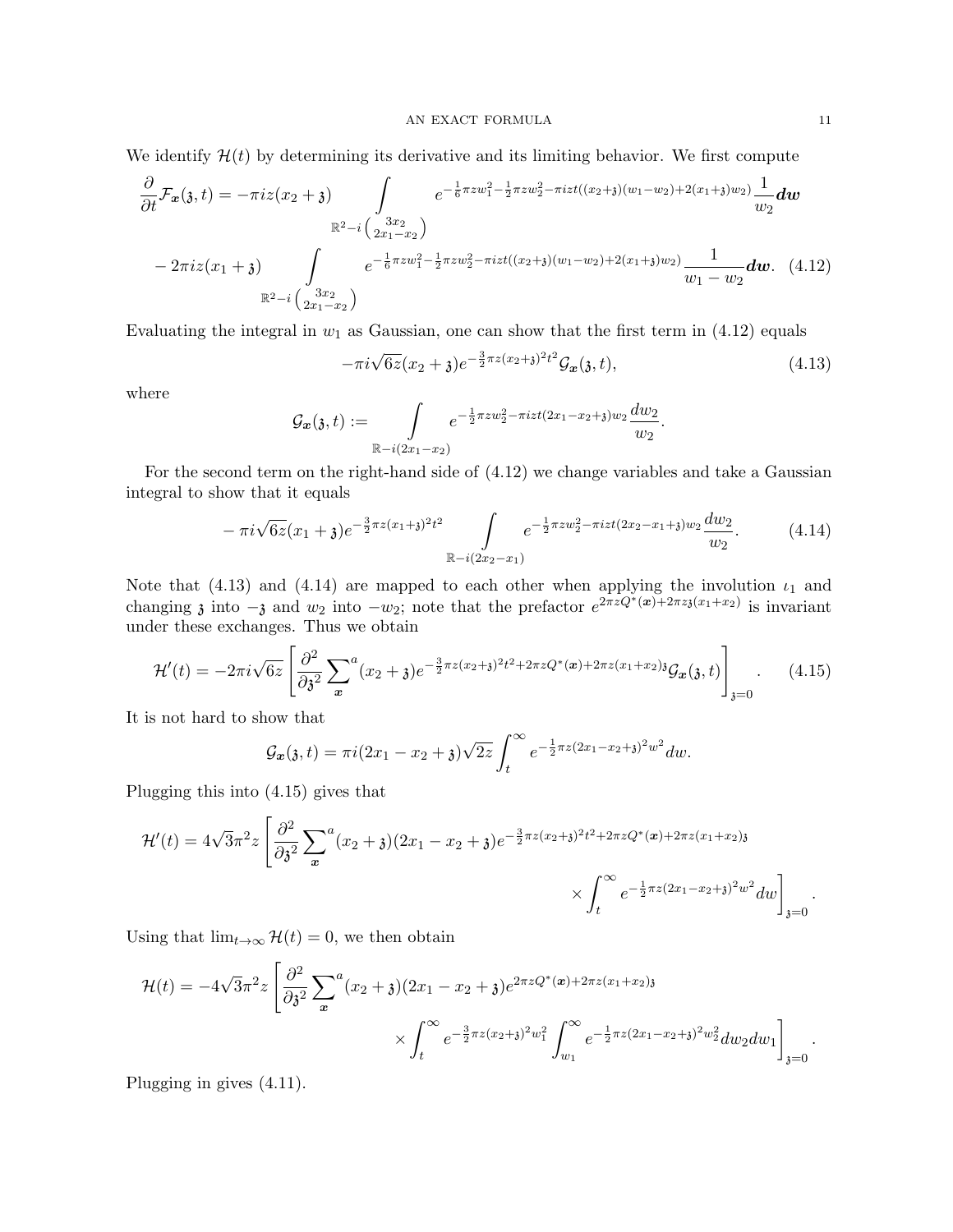Setting

$$
F_0(\mathfrak{z}) \coloneqq (x_2 + \mathfrak{z})(2x_1 - x_2 + \mathfrak{z})e^{2\pi z(x_1 + x_2)\mathfrak{z}} \int_1^\infty e^{-\frac{3}{2}\pi z(x_2 + \mathfrak{z})^2 w_1^2} \int_{w_1}^\infty e^{-\frac{1}{2}\pi z(2x_1 - x_2 + \mathfrak{z})^2 w_2^2} dw_2 dw_1,
$$

a direct calculation shows that

$$
F_0''(0) = 4\pi^2 z^2 (x_1 + x_2)^2 x_2 (2x_1 - x_2) \int_1^\infty e^{-\frac{3}{2}\pi z x_2^2 w_1^2} \int_{w_1}^\infty e^{-\frac{1}{2}\pi z (2x_1 - x_2) w_2^2} dw_2 dw_1
$$
  

$$
- \pi z (2x_1 - x_2) (4x_1 + x_2) e^{-\frac{3}{2}\pi z x_2^2} \int_1^\infty e^{-\frac{1}{2}\pi z (2x_1 - x_2)^2 w_2^2} dw_2 + e^{-2\pi z Q^*(x)} - \frac{x_1^2 - x_2^2}{2\pi z Q^*(x)^2} e^{-2\pi z Q^*(x)}.
$$

Noting that  $\sum_{a}^{a}$ x  $(x_2^2 - x_1^2) = 0$  and  $\sqrt{ }$ 

$$
(x_1 + x_2)^2 x_2 (2x_1 - x_2) \Big]_{x_1 \mapsto x_2 - x_1} + (x_1 + x_2)^2 x_2 (2x_1 - x_2) = 3x_2^2 (2x_1 - x_2)^2,
$$
  
\n
$$
[(x_2 - 2x_1)(x_2 + 4x_1)]_{x_1 \mapsto x_2 - x_1} + (x_2 - 2x_1)(x_2 + 4x_1) = -4(2x_1 - x_2)^2,
$$

yields, after a change of variables,

$$
\sum_{x}^{a} F(x) = \frac{\pi \sqrt{3}}{2} \sum_{x}^{a} \left( 3\pi z x_{2}^{2} (2x_{1} - x_{2})^{2} \int_{0}^{\infty} \frac{e^{-\frac{3}{2}\pi z x_{2}^{2}w_{1}}}{\sqrt{w_{1}+1}} \int_{w_{1}}^{\infty} \frac{e^{-\frac{1}{2}\pi z (2x_{1} - x_{2})^{2}w_{2}}}{\sqrt{w_{2}+1}} dw_{2} dw_{1} \right) \tag{4.16}
$$
\n
$$
-2(2x_{1} - x_{2})^{2} \int_{0}^{\infty} \frac{e^{-\frac{1}{2}\pi z (2x_{1} - x_{2})^{2}w}}{\sqrt{w+1}} dw + \frac{2}{\pi z} \right).
$$

Using integration by parts twice, we obtain that (4.16) equals

$$
\frac{\pi\sqrt{3}}{2} \sum_{x}^{a} \left( \frac{1}{\pi z} \int_{0}^{\infty} \frac{e^{-\frac{3}{2}\pi z x_2^2 w_1}}{(w_1 + 1)^{\frac{3}{2}}} \int_{w_1}^{\infty} \frac{e^{-\frac{1}{2}\pi z (2x_1 - x_2)^2 w_2}}{(w_2 + 1)^{\frac{3}{2}}} dw_2 dw_1 - \frac{2}{\pi z} \int_{0}^{\infty} \frac{e^{-2\pi z Q^*(x)w}}{(w + 1)^2} dw - 2(2x_1 - x_2)^2 \int_{0}^{\infty} \frac{e^{-2\pi z Q^*(x)w}}{w + 1} dw + \frac{2}{\pi z} \right).
$$

Employing  $\sum_{x}^{a} (2x_1 - x_2)^2 = 2Q^*(x)$  and integrating the third term by parts it is not hard to see that the contribution of the second line vanishes. Finally, making the change of variable  $w_j \mapsto \frac{w_j}{z}$  $\frac{v_j}{z}$ , gives the claim.

It is also convenient to define a regularized version of the function  $\cal F$ 

$$
F^{\text{reg}}(\boldsymbol{x}) := \int_{\mathbb{R}^2}^{\text{reg}} \frac{(w_1 + w_2)^2 e^{-\frac{2}{3}\pi z Q(\boldsymbol{w})}}{(w_1 - i(2x_2 - x_1))(w_2 - i(2x_1 - x_2))} d\boldsymbol{w},
$$

where for a function  $f : \mathbb{R}^2 \to \mathbb{R}$ , we set

$$
\int_{\mathbb{R}^2}^{\text{reg}} f(\boldsymbol{w}) d\boldsymbol{w} \coloneqq \frac{1}{2} \int_{\mathbb{R}^2} \left( f(w_1, w_2) + f(-w_1, w_2) \right) d\boldsymbol{w}.
$$

Clearly, for  $2x_1 - x_2, 2x_2 - x_1 \neq 0$ , we have that  $F^{\text{reg}}(x) = F(x)$ . Moreover, the function  $F^{\text{reg}}$ has removable singularities at  $2x_1 - x_2 = 0$  and  $2x_2 - x_1 = 0$  so it extends F to these values.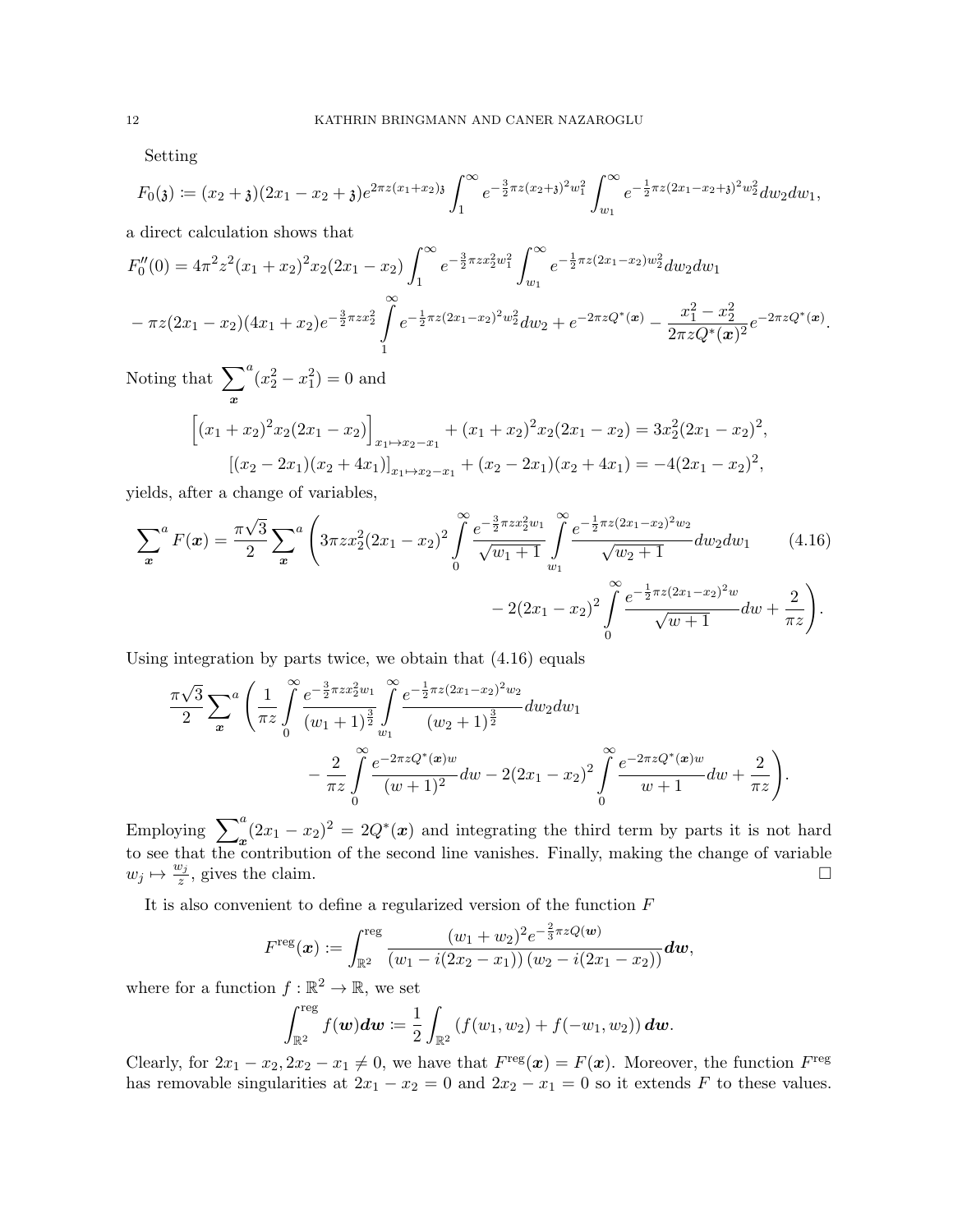Lemma 4.6 still holds true at  $2x_1 - x_2 = 0$ ,  $2x_2 - x_1 = 0$ , or  $x_1 + x_2 = 0$  by continuity with F replaced by  $F<sup>reg</sup>$ . This can be proved using Lebesgue's dominated convergence theorem.

We are now ready to prove Theorem 4.2.

Proof of Theorem 4.2. Starting with the definition of  $\mathcal{E}_{2,\nu,-\frac{h'}{k}}$  and changing variables  $w_j \mapsto$  $iw_j - \frac{h'}{k}$  $\frac{h'}{k}$ , we rewrite  $\mathcal{E}_{2,\nu,-\frac{h'}{k}}(\frac{h'}{k}+iz)$  as

$$
-\int_{0}^{\infty} \frac{1}{(w_1+z)^{\frac{3}{2}}} \int_{w_1}^{\infty} \frac{1}{(w_2+z)^{\frac{3}{2}}} \sum_{\alpha \pmod{2}} \vartheta_{\frac{2\nu+3\alpha}{6}} \left(3\left(iw_1-\frac{h'}{k}\right)\right) \vartheta_{\frac{\alpha}{2}} \left(iw_2-\frac{h'}{k}\right) dw_2 dw_1. (4.17)
$$

Using

$$
\vartheta_{\frac{\alpha}{2}}(\tau) = \sum_{n \in \alpha + 2\mathbb{Z}} q^{\frac{n^2}{4}} \quad \text{and} \quad \vartheta_{\frac{2\nu + 3\alpha}{6}}(3\tau) = \sum_{n \in \alpha + \frac{2\nu}{3} + 2\mathbb{Z}} q^{\frac{3n^2}{4}}
$$

we obtain that

$$
\sum_{\alpha \pmod{2}} \vartheta_{\frac{2\nu+3\alpha}{6}} \left( 3 \left( iw_1 - \frac{h'}{k} \right) \right) \vartheta_{\frac{\alpha}{2}} \left( iw_2 - \frac{h'}{k} \right)
$$
\n
$$
= \sum_{\alpha \pmod{2}} \sum_{\substack{n_1 \in \alpha + \frac{2\nu}{3} + 2\mathbb{Z} \\ n_2 \in \alpha + 2\mathbb{Z}}} \zeta_{4k}^{-h' \left( 3n_1^2 + n_2^2 \right)} e^{-\frac{3}{2}\pi n_1^2 w_1 - \frac{1}{2}\pi n_2^2 w_2} . \quad (4.18)
$$

Changing variables to  $m_1 = \frac{n_1+n_2}{2}$  and  $m_2 = n_1$  so that  $m_1$  runs over  $\frac{\nu}{3} + \mathbb{Z}$  and  $m_2$  runs over  $\alpha + \frac{2\nu}{3} + 2\mathbb{Z}$ , we rewrite (4.18) as

$$
\sum_{\substack{m_1 \in \frac{V}{3} + \mathbb{Z} \\ m_2 \in -\frac{V}{3} + \mathbb{Z}}} \zeta_k^{-h'Q^*(m)} e^{-\frac{3\pi}{2}m_2^2 w_1 - \frac{\pi}{2}(2m_1 - m_2)^2 w_2} = \sum_{\substack{m_1 \in \frac{V}{3} + \mathbb{Z} \\ m_2 \in -\frac{V}{3} + \mathbb{Z}}} \zeta_k^{-h'Q^*(m)} \sum_{m} a e^{-\frac{3\pi}{2}m_2^2 w_1 - \frac{\pi}{2}(2m_1 - m_2)^2 w_2},
$$

using that the set over which  $m_1$  and  $m_2$  are summed as well as the root of unity inside are both invariant under the involutions  $\iota_1$  and  $\iota_2$ . We now interchange in (4.17) the outer sum with the integrals and find that

$$
\mathcal{E}_{2,\nu,-\frac{h'}{k}}\left(\frac{h'}{k}+iz\right)=-\frac{2}{\sqrt{3}}\sum_{\substack{m_1\in\mathbb{Z}+\frac{\nu}{3}\\m_2\in\mathbb{Z}-\frac{u}{3}}}\zeta_k^{-h'Q^*(m)}\sum_{m}^aG(m;z). \hspace{1cm} (4.19)
$$

This interchange is legal due to Fubini's Theorem because the double series on the left-hand side of equation (4.19) is absolutely convergent when the integrand in the definition of  $G(m; z)$ is replaced with its absolute value. Using Lemma 4.3 then gives

$$
\mathcal{E}_{2,\nu,-\frac{h'}{k}}\left(\frac{h'}{k}+iz\right)=-\frac{2}{\sqrt{3}}\sum_{\substack{m_1\in\mathbb{Z}+\frac{\nu}{3}\\ m_2\in\mathbb{Z}-\frac{\nu}{3}}}\zeta_k^{-h'Q^*(\pmb{m})}\sum_{\pmb{m}}^{\pmb{m}}F^{\rm reg}(\pmb{m};z).
$$

Again using that the double series outside is absolutely convergent we can change variables to  $n_1 = 2m_2 - m_1$  and  $n_2 = 2m_1 - m_2$  so that  $n_1, n_2$  run through integers satisfying  $n_1 \equiv$  $n_2 + \nu \pmod{3}$ . Note that  $\iota_1$  corresponds to  $\kappa_1 : (n_1, n_2) \mapsto (-n_2, -n_1)$  and  $\iota_2$  corresponds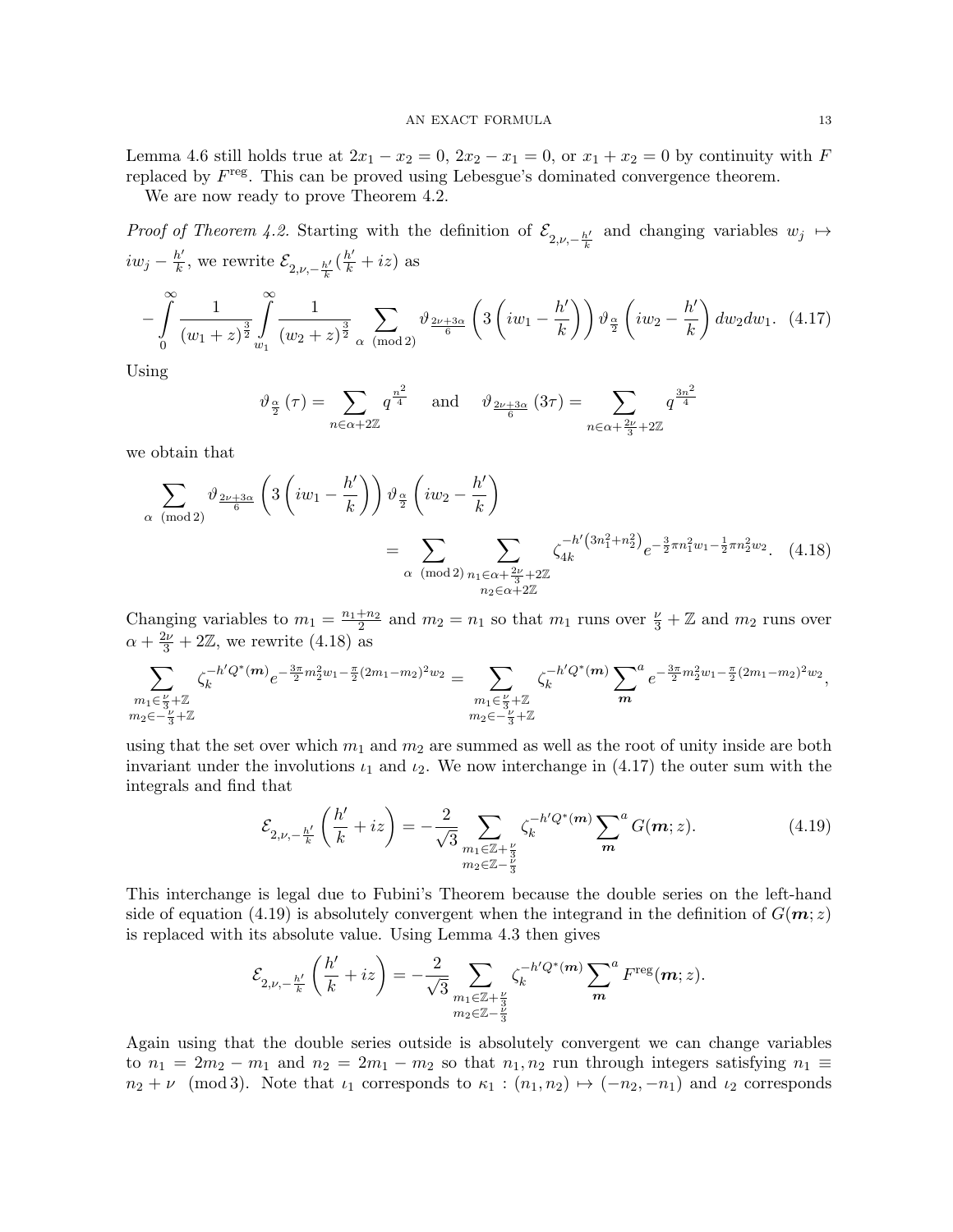to  $\kappa_2$ :  $(n_1, n_2) \mapsto (n_1 + n_2, -n_2)$ . Thus the averaging sum over  $(m_1, m_2)$  becomes averaging  $(n_1, n_2)$  over the orbit

$$
(n_1, n_2) \xrightarrow{\kappa_1} (-n_2, -n_1) \xrightarrow{\kappa_2} (-n_1 - n_2, n_1) \xrightarrow{\kappa_1} (-n_1, n_1 + n_2) \xrightarrow{\kappa_2} (n_2, -n_1 - n_2)
$$
  

$$
\xrightarrow{\kappa_1} (n_1 + n_2, -n_2) \xrightarrow{\kappa_2} (n_1, n_2).
$$

Noting that the integrals corresponding to  $(n_1, n_2)$  and to  $(-n_2, -n_1)$  are the same, we obtain<sup>3</sup>

$$
\mathcal{E}_{2,\nu,-\frac{h'}{k}}\left(\frac{h'}{k}+iz\right) = \frac{2}{3\sqrt{3}} \sum_{\substack{n_1,n_2 \in \mathbb{Z} \\ n_1 \equiv n_2+\nu \pmod{3}}} \zeta_{3k}^{-h'Q(n)} \int_{\mathbb{R}^2}^{\text{reg}} (w_1+w_2)^2 e^{-\frac{2}{3}\pi z Q(w)} \times \left(\frac{1}{(iw_1+n_1)(iw_2+n_2)} + \frac{1}{(iw_1-n_1)(iw_2+n_1+n_2)} + \frac{1}{(iw_1+n_1+n_2)(iw_2-n_2)}\right) dw.
$$

We then write  $n_j = r_j + 3km_j$  where  $r_j$  runs modulo 3k and pick a particular order for the sums over  $m_i$  that makes the individual terms convergent to obtain that

$$
\mathcal{E}_{2,\nu,-\frac{h'}{k}}\left(\frac{h'}{k}+iz\right)=\frac{2}{3\sqrt{3}}\sum_{\substack{r_1,r_2\,(\text{mod}\,3k)\\r_1\equiv r_2+\nu\,(\text{mod}\,3)}}\zeta_{3k}^{-h'Q(r)}\int_{\mathbb{R}^2}^{\text{reg}}e^{-\frac{2}{3}\pi zQ(\boldsymbol{w})}(w_1+w_2)^2\sum_{j=1}^3\mathcal{C}_{\boldsymbol{r},j}(\boldsymbol{w})d\boldsymbol{w},
$$

where

$$
\mathcal{C}_{\boldsymbol{r},1}(\boldsymbol{w}) := \lim_{M_1, M_2 \to \infty} \sum_{m_1 = -M_1}^{M} \sum_{m_2 = -M_2}^{M_2} \frac{1}{(iw_1 + r_1 + 3km_1)(iw_2 + r_2 + 3km_2)},
$$
  

$$
\mathcal{C}_{\boldsymbol{r},2}(\boldsymbol{w}) := \lim_{M_1, M_2 \to \infty} \sum_{m_1 = -M_1}^{M} \sum_{m_2 = -M_2}^{M_2} \frac{1}{(iw_1 - r_1 - 3km_1)(iw_2 + r_1 + r_2 + 3k(m_1 + m_2))},
$$
  

$$
\mathcal{C}_{\boldsymbol{r},3}(\boldsymbol{w}) := \lim_{M_1, M_2 \to \infty} \sum_{m_1 = -M_1}^{M} \sum_{m_2 = -M_2}^{M_2} \frac{1}{(iw_1 + r_1 + r_2 + 3k(m_1 + m_2))(iw_2 - r_2 - 3km_2)}.
$$

Using  $(4.2)$ , we obtain

$$
C_{\boldsymbol{r},1}(\boldsymbol{w}) = \frac{\pi^2}{9k^2} \cot\left(\pi \frac{i w_1 + r_1}{3k}\right) \cot\left(\pi \frac{i w_2 + r_2}{3k}\right).
$$

To compute  $\mathcal{C}_{r,2}$ , we observe that

$$
\mathcal{C}_{\boldsymbol{r},2}(\boldsymbol{w})=\mathcal{C}_{\kappa_1\circ\kappa_2\circ\kappa_1(\boldsymbol{r}),1}(\boldsymbol{w}).
$$

<sup>&</sup>lt;sup>3</sup> Each of the three terms in the parenthesis naively gives equal contributions as they seem to be related by a change of dummy variables for the double sum. This however leads to a wrong result; because if the terms are separated, one only gets conditionally convergent double series. The ordering in the double sum that gives convergence should be picked to be the same for each of the three terms and that ordering is not necessarily compatible with the change of variables required to show that the contribution from each term is equal.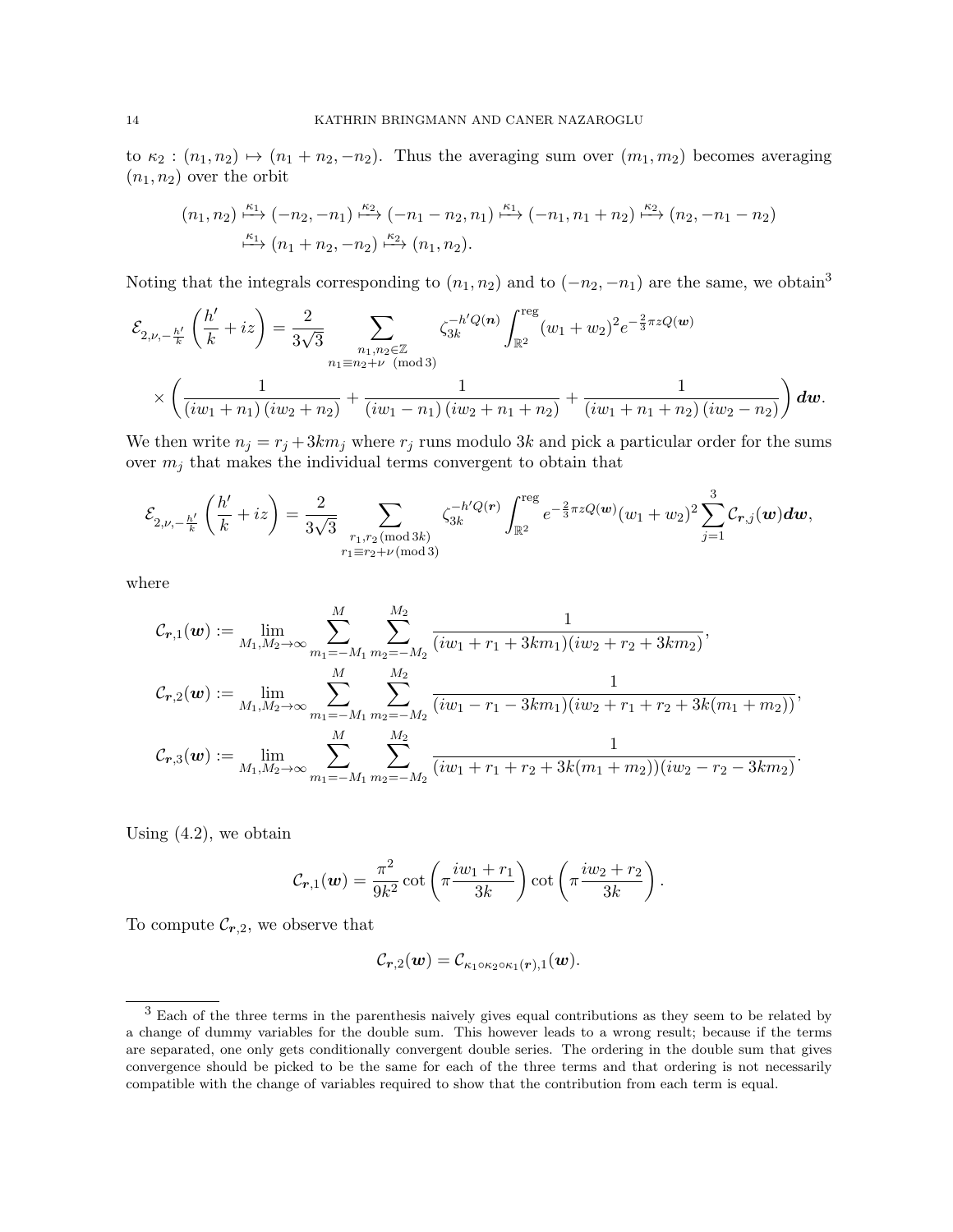Thus these terms yield the same contribution to the overall sum. For  $\mathcal{C}_{r,3}$ , we split

$$
\frac{1}{(iw_1 + r_1 + r_2 + 3k(m_1 + m_2))(iw_2 - r_2 - 3km_2)} = \left(\frac{1}{iw_1 + r_1 + r_2 + 3k(m_1 + m_2)} + \frac{1}{iw_2 - r_2 - 3km_2}\right) \frac{1}{i(w_1 + w_2) + r_1 + 3km_1},
$$

to obtain that

$$
\mathcal{C}_{\boldsymbol{r},3}(w_1,w_2)=-\mathcal{C}_{\kappa_2\circ\kappa_1(\boldsymbol{r}),1}(-w_1,w_1+w_2)-\mathcal{C}_{\boldsymbol{r},1}(w_1+w_2,-w_2).
$$

For the contribution from the first term, we change variables  $(w_1, w_2) \mapsto (-w_1, w_1 + w_2)$  and for the contribution from the second term, we change variables  $(w_1, w_2) \mapsto (w_1 + w_2, -w_2)$  yielding that  $\mathcal{E}_{2,\nu,-\frac{h'}{k}}(\frac{h'}{k}+iz)$  equals

$$
\begin{split} \frac{2\pi^2}{27\sqrt{3}k^2} & \sum_{\substack{r_1,r_2 \pmod{3k} \\ r_1 \equiv r_2 + \nu \pmod{3}}} \zeta_{3k}^{-h'Q(r)} \\ & \times \int_{\mathbb{R}^2}^{\text{reg}} \left( w_1^2 + w_2^2 + 4w_1w_2 \right) \cot\left(\pi \frac{iw_1 + r_1}{3k}\right) \cot\left(\pi \frac{iw_2 + r_2}{3k}\right) e^{-\frac{2}{3}\pi z Q(\boldsymbol{w})} d\boldsymbol{w}. \end{split}
$$

Next, using (4.3), we rewrite

$$
\cot\left(\pi\frac{iw_1+r_1}{3k}\right)\cot\left(\pi\frac{iw_2+r_2}{3k}\right)=\frac{\sin\left(\frac{2\pi r_1}{3k}\right)\sin\left(\frac{2\pi r_2}{3k}\right)-\sinh\left(\frac{2\pi w_1}{3k}\right)\sinh\left(\frac{2\pi w_2}{3k}\right)}{\left(\cosh\left(\frac{2\pi w_1}{3k}\right)-\cos\left(\frac{2\pi r_1}{3k}\right)\right)\left(\cosh\left(\frac{2\pi w_2}{3k}\right)-\cos\left(\frac{2\pi r_2}{3k}\right)\right)}-\frac{\sinh\left(\frac{2\pi w_1}{3k}\right)\sin\left(\frac{2\pi w_2}{3k}\right)\sin\left(\frac{2\pi w_2}{3k}\right)-\cos\left(\frac{2\pi r_1}{3k}\right)}{\left(\cosh\left(\frac{2\pi w_1}{3k}\right)-\cos\left(\frac{2\pi r_1}{3k}\right)\right)\left(\cosh\left(\frac{2\pi w_2}{3k}\right)-\cos\left(\frac{2\pi r_2}{3k}\right)\right)}.
$$

The contribution of the imaginary part to the integral vanishes (it is odd under the change of variables  $(w_1, w_2) \mapsto (-w_1, -w_2)$  and the rest of the integrand is even) and we find that

$$
\mathcal{E}_{2,\nu,-\frac{h'}{k}}\left(\frac{h'}{k}+iz\right)=-\frac{2\pi^2}{27\sqrt{3}k^2}\sum_{\substack{r_1,r_2\pmod{3k}\\r_1\equiv r_2+\nu\pmod{3}}} \zeta_{3k}^{-h'Q(r)}\mathcal{F}_k(r;z),
$$

where we define

$$
\mathcal{F}_k(\mathbf{r};z) := \frac{1}{2} \int\limits_{\mathbb{R}^2} \sum_{\pm} \left( -f_{\frac{r_1}{3k}}\left(\frac{w_1}{k}\right) f_{\frac{r_2}{3k}}\left(\frac{w_2}{k}\right) \pm g_{\frac{r_1}{3k}}\left(\frac{w_1}{k}\right) g_{\frac{r_2}{3k}}\left(\frac{w_2}{k}\right) \right) \times \left( w_1^2 + w_2^2 \pm 4w_1w_2 \right) e^{-\frac{2}{3}\pi z \left(w_1^2 + w_2^2 \pm w_1w_2\right)} dw.
$$

If  $r_1, r_2 \not\equiv 0 \pmod{3k}$ , then the two terms that contribute to the sum can be separately integrated and are equal to each other, so we obtain the claim, changing  $w_1$  into  $-w_1$  for the minus sign.

Next suppose that  $r_1 \equiv 0, r_2 \not\equiv 0 \pmod{3k}$ . In what follows, we add and subtract terms which allows us to separate several terms that are well-behaved near  $w_1 = 0$  and can be integrated individually. By definition

$$
\mathcal{F}_k(0,r_2;z) = \frac{1}{2} \int_{\mathbb{R}^2} e^{-\frac{2}{3}\pi z (w_1^2 + w_2^2)} g_0\left(\frac{w_1}{k}\right) g_{\frac{r_2}{3k}}\left(\frac{w_2}{k}\right) \sum_{\pm} \left(4w_1w_2 \pm w_1^2 \pm w_2^2\right) e^{\mp\frac{2}{3}\pi zw_1w_2} dw.
$$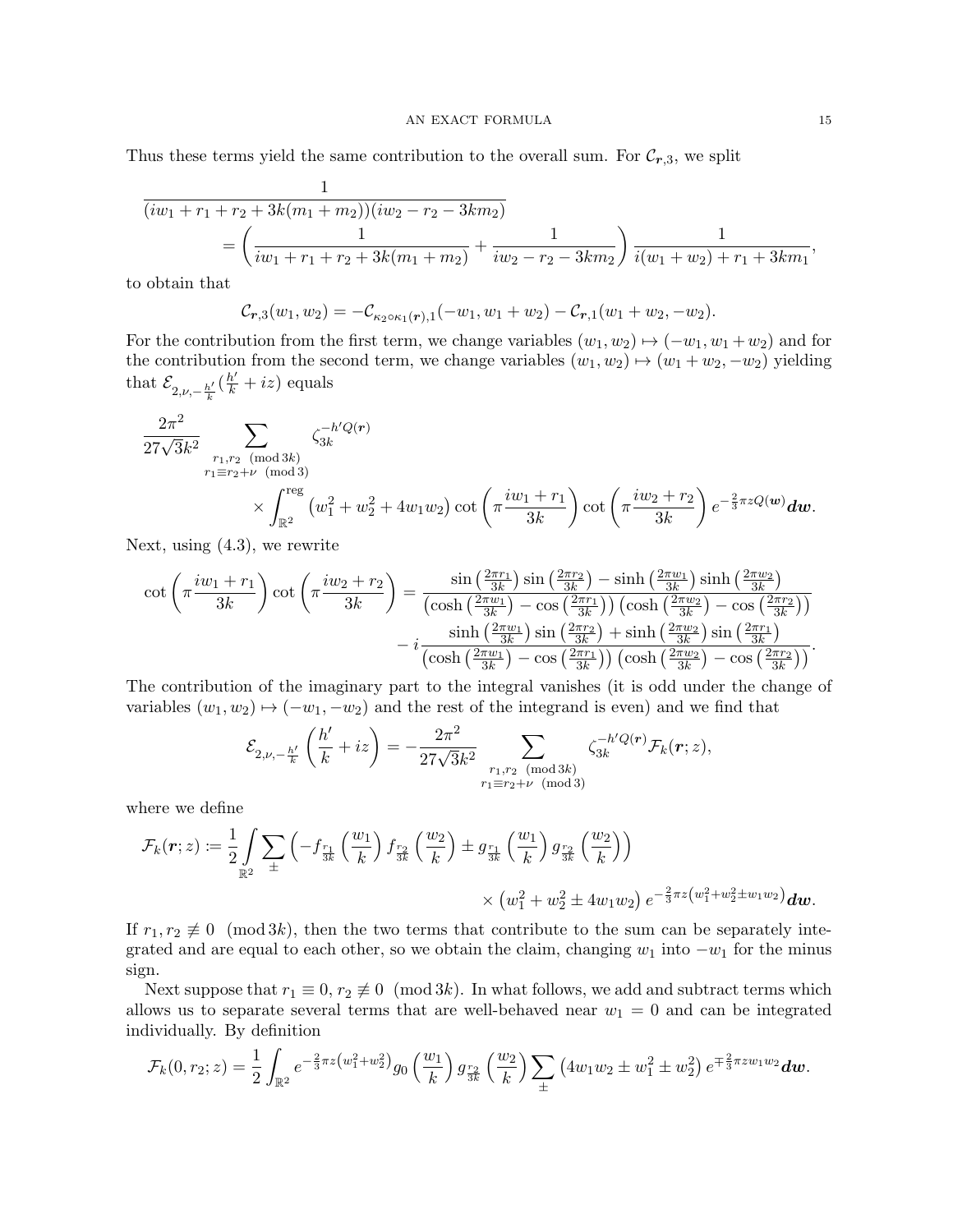The term  $4w_1w_2 \pm w_1^2$  contributes, again changing  $w_1$  into  $-w_1$  for the minus sign,

$$
\int_{\mathbb{R}^2} w_1(4w_2 + w_1) g_0\left(\frac{w_1}{k}\right) g_{\frac{r_2}{3k}}\left(\frac{w_2}{k}\right) e^{-\frac{2}{3}\pi z Q(\boldsymbol{w})} d\boldsymbol{w}.
$$
 (4.20)

.

In the term from  $\pm w_2^2$ , we write

$$
g_0\left(\frac{w_1}{k}\right) = \left(g_0\left(\frac{w_1}{k}\right) - \frac{3k}{\pi w_1}\right) + \frac{3k}{\pi w_1}
$$

The first term has a removable singularity and contributes, changing  $w_1$  into  $-w_1$ , for the minus sign

$$
\int_{\mathbb{R}^2} w_2^2 \left( g_0 \left( \frac{w_1}{k} \right) - \frac{3k}{\pi w_1} \right) g_{\frac{r_2}{3k}} \left( \frac{w_2}{k} \right) e^{-\frac{2}{3}\pi z Q(\boldsymbol{w})} d\boldsymbol{w}.
$$
\n(4.21)

In the term from  $\frac{3k}{\pi w_1}$ , we write

$$
G_{\frac{r_2}{3k}}\left(\frac{w_2}{k}\right) = \left(G_{\frac{r_2}{3k}}\left(\frac{w_2}{k}\right) - G_{\frac{r_2}{3k}}\left(\frac{w_2 \pm \frac{w_1}{2}}{k}\right)\right) + G_{\frac{r_2}{3k}}\left(\frac{w_2 \pm \frac{w_1}{2}}{k}\right),
$$

where

$$
G_c(x) \coloneqq x^2 g_c(x).
$$

The first term contributes, again changing  $w_1$  into  $-w_1$  for the minus term

$$
\frac{3k^3}{\pi} \int_{\mathbb{R}^2} w_1^{-1} \left( G_{\frac{r_2}{3k}} \left( \frac{w_2}{k} \right) - G_{\frac{r_2}{3k}} \left( \frac{w_2 + \frac{w_1}{2}}{k} \right) \right) e^{-\frac{2}{3}\pi z Q(\boldsymbol{w})} d\boldsymbol{w}.
$$
 (4.22)

Using  $w_1^2 + w_2^2 \pm w_1 w_2 = (w_2 \pm \frac{w_1}{2})^2 + \frac{3}{4} w_1^2$ , the contribution from the final term can be written as

$$
\frac{3k^3}{2\pi} \int_{\mathbb{R}} w_1^{-1} e^{-\frac{3}{4}\pi zw_1^2} \left( \int_{\mathbb{R}} \sum_{\pm} \pm G_{\frac{r_2}{3k}} \left( \frac{w_2 \pm \frac{w_1}{2}}{k} \right) e^{-\frac{2}{3}\pi z \left(w_2 \pm \frac{w_1}{2}\right)^2} dw_2 \right) dw_1.
$$

The integral on  $w_2$  vanishes as may be seen by changing variable  $w_2 \mapsto w_2 + w_1$  in the integral for the minus sign. Combining gives the claim. The case  $r_1 \not\equiv 0$ ,  $r_2 \equiv 0 \pmod{3k}$  is completely analogous.

Finally, we assume  $r_1 \equiv r_2 \equiv 0 \pmod{3k}$ . The term coming from  $4w_1w_2$  contributes, again changing  $w_1$  into  $-w_1$  in the term with the minus sign

$$
4\int_{\mathbb{R}^2}w_1w_2g_0\left(\frac{w_1}{k}\right)g_0\left(\frac{w_2}{k}\right)e^{-\frac{2}{3}\pi zQ(\boldsymbol{w})}\boldsymbol{dw}.
$$

In the contribution from  $w_2^2$ , the function  $w_2 \mapsto w_2^2 g_0\left(\frac{w_2}{k}\right)$  has a removable singularity and the exact same proof as in the case  $r_1 \equiv 0$ ,  $r_2 \not\equiv 0 \pmod{3k}$  works for handling  $g_0\left(\frac{w_1}{k}\right)$ . In the contribution from  $w_1^2$ , we switch roles of  $w_1$  and  $w_2$ . This gives overall

$$
\int_{\mathbb{R}^2}\mathcal{G}_k(\boldsymbol{w})e^{-\frac{2}{3}\pi z Q(\boldsymbol{w})}\boldsymbol{dw},
$$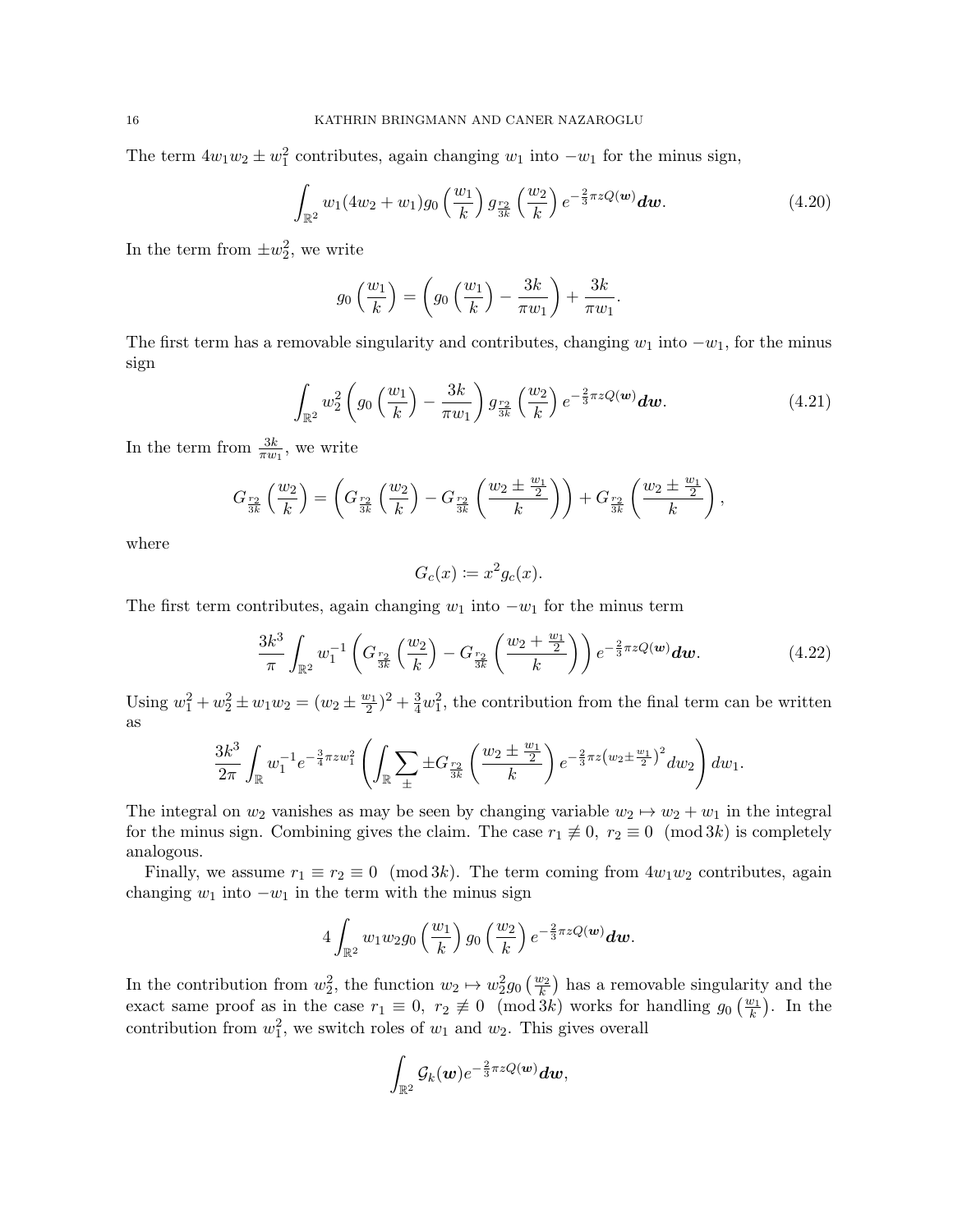where

$$
\mathcal{G}_{k}(\boldsymbol{w}) \coloneqq 4w_{1}w_{2}g_{0}\left(\frac{w_{1}}{k}\right)g_{0}\left(\frac{w_{2}}{k}\right) + k^{2}G_{0}\left(\frac{w_{2}}{k}\right)\left(g_{0}\left(\frac{w_{1}}{k}\right) - \frac{3k}{\pi w_{1}}\right) \n+ \frac{3k^{3}}{\pi w_{1}}\left(G_{0}\left(\frac{w_{2}}{k}\right) - G_{0}\left(\frac{w_{2} + \frac{w_{1}}{2}}{k}\right)\right) + k^{2}G_{0}\left(\frac{w_{1}}{k}\right)\left(g_{0}\left(\frac{w_{2}}{k}\right) - \frac{3k}{\pi w_{2}}\right) \n+ \frac{3k^{3}}{\pi w_{2}}\left(G_{0}\left(\frac{w_{1}}{k}\right) - G_{0}\left(\frac{w_{1} + \frac{w_{2}}{2}}{k}\right)\right).
$$
\n(4.23)

Simplifying gives the claim.  $\Box$ 

### 5. Bounds for Eichler integrals

In this chapter we find bounds for the Eichler integrals (3.1) and (3.2) using the representations from Lemma 4.1 and Theorem 4.2. For this, we split off "principal part contributions".

5.1. The one-dimensional case. Define, for  $b \geq 0$ ,

$$
\mathcal{E}^*_{1,j,-\frac{h'}{k},b}\left(\frac{h'}{k}+\frac{i}{z}\right)\coloneqq e^{\frac{2\pi b}{z}}\frac{\pi i}{3\sqrt{6}k}\sum_{\substack{r\pmod{6k}\\r\equiv j\pmod{6}}} \zeta_{12k}^{-h'r^2}\int_{-2\sqrt{3b}}^{2\sqrt{3b}}wg_{\frac{r}{6k}}\left(\frac{w}{2k}\right)e^{-\frac{\pi w^2}{6z}}dw.
$$

**Lemma 5.1.** We have, for  $b \geq 0$ ,  $h', k \in \mathbb{Z}$ ,  $k > 0$ , and  $Re(\frac{1}{z}) \geq 1$ ,

$$
e^{\frac{2\pi b}{z}}\mathcal{E}_{1,j,-\frac{h'}{k}}\left(\frac{h'}{k}+\frac{i}{z}\right)=\mathcal{E}^*_{1,j,-\frac{h'}{k},b}\left(\frac{h'}{k}+\frac{i}{z}\right)+O(\log(k)),
$$

where the error term is independent of  $h'$  and  $z$ .

Proof. We compute

$$
\begin{split} \left|e^{\frac{2\pi b}{z}}\mathcal{E}_{1,j,-\frac{h'}{k}}\left(\frac{h'}{k}+\frac{i}{z}\right)-\mathcal{E}_{1,j,-\frac{h'}{k},b}^*\left(\frac{h'}{k}+\frac{i}{z}\right)\right|\\ \ll e^{2\pi b\mathrm{Re}\left(\frac{1}{z}\right)}\frac{1}{k}\sum_{r=0}^{6k-1}\int\limits_{|w|\geq2\sqrt{3b}}\left|wg_{\frac{r}{6k}}\left(\frac{w}{2k}\right)\right|e^{-\frac{1}{6}\pi \mathrm{Re}\left(\frac{1}{z}\right)w^2}dw. \end{split}
$$

We first bound the contribution from  $r \neq 0$ . Using that, for  $0 < c < 1$ ,

$$
|g_c(w)| \ll \frac{1}{c} + \frac{1}{1-c},\tag{5.1}
$$

it is not hard to see that this contribution is  $O(\log(k)).$ 

For  $r = 0$ , we require that

$$
|wg_0(w)| \ll 1 + |w|,\tag{5.2}
$$

to show that this term contributes  $O(1)$ . Combining gives the statement of the lemma.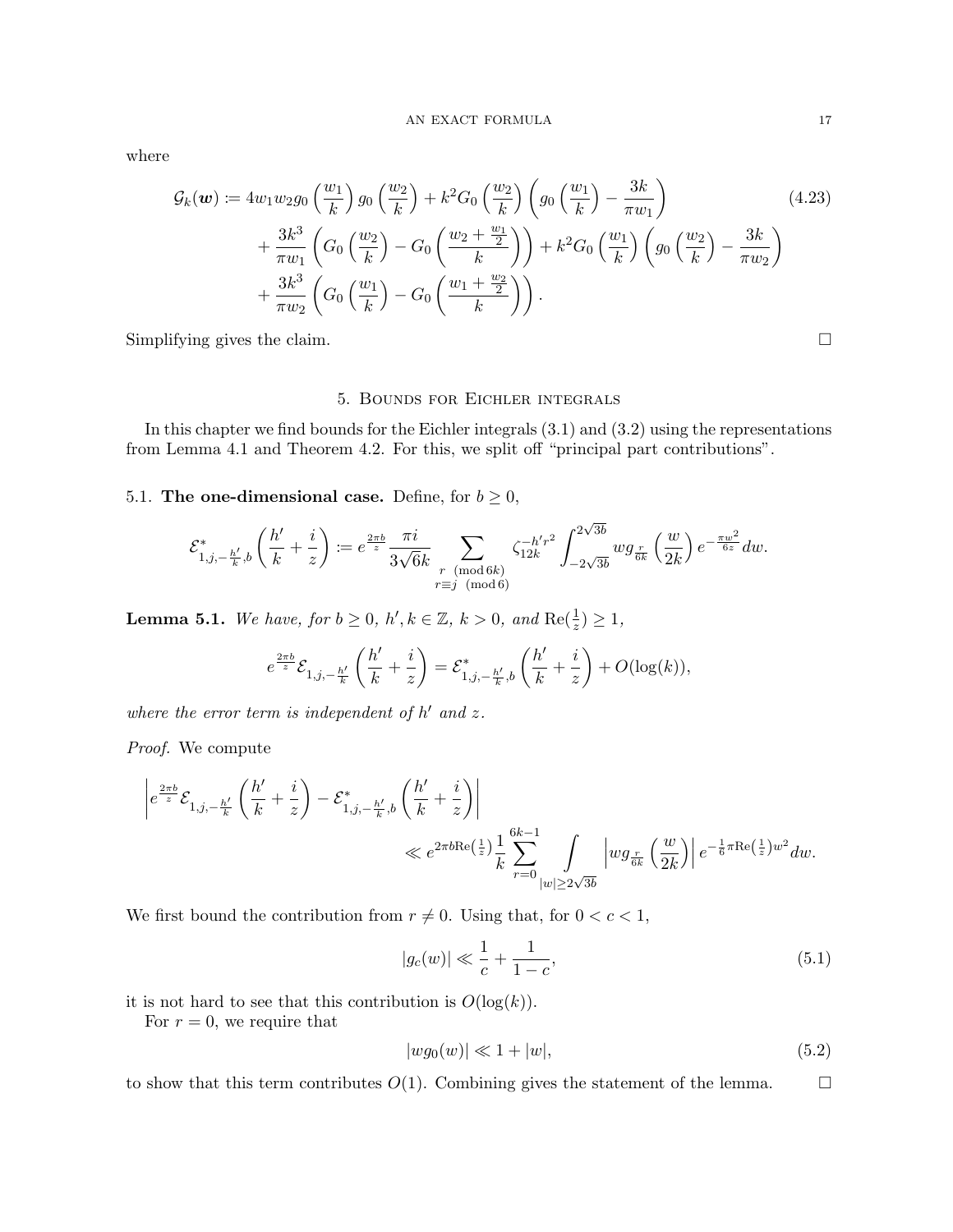5.2. The two-dimensional case. Define, for  $b \geq 0$ ,

$$
\mathcal{E}^*_{2,\nu,-\frac{h'}{k},b}\left(\frac{h'}{k}+\frac{i}{z}\right):=-e^{\frac{2\pi b}{z}}\frac{2\pi^2}{27\sqrt{3}k^2}\sum_{\substack{r_1,r_2\pmod{3k}\\r_1\equiv r_2+\nu\pmod{3}}}\zeta_{3k}^{-h'Q(r)}\int\limits_{Q(\bm{w})\leq 3b}g_{k,r}(\bm{w})e^{-\frac{2\pi}{3z}Q(\bm{w})}\bm{dw}.
$$

**Lemma 5.2.** For  $b \geq 0$ ,  $h', k \in \mathbb{Z}$ ,  $k > 0$ , and  $Re(\frac{1}{z}) \geq 1$  we have

$$
e^{\frac{2\pi b}{z}}\mathcal{E}_{2,\nu,-\frac{h'}{k}}\left(\frac{h'}{k}+\frac{i}{z}\right)=\mathcal{E}_{2,\nu,-\frac{h'}{k},b}^*\left(\frac{h'}{k}+\frac{i}{z}\right)+\mathrm{O}\left(\log(k)^2\right),\,
$$

where the error term is independent of  $h'$  and  $z$ .

Proof. We first bound

$$
\begin{aligned} \left|e^{\frac{2\pi b}{z}}\mathcal{E}_{2,\nu,-\frac{h'}{k}}\left(\frac{h'}{k}+\frac{i}{z}\right)-\mathcal{E}^*_{2,\nu,-\frac{h'}{k},b}\left(\frac{h'}{k}+\frac{i}{z}\right)\right|\\ \ll& \frac{e^{2\pi b\mathrm{Re}\left(\frac{1}{z}\right)}}{k^2} \sum_{\mathbf{r}\pmod{3k}}\int_{Q(\pmb{w})\geq 3b}|g_{k,\mathbf{r}}(\pmb{w})|e^{-\frac{2}{3}\pi \mathrm{Re}\left(\frac{1}{z}\right)Q(\pmb{w})}\pmb{dw}. \end{aligned}
$$

Using polar coordinates, it is not hard to show that, for  $j_1, j_2 \in \mathbb{N}_0$ , we have

$$
\int_{Q(\mathbf{w}) \ge 3b} |w_1|^{j_1}|w_2|^{j_2} e^{-\frac{2}{3}\pi \text{Re}\left(\frac{1}{z}\right)Q(\mathbf{w})} d\mathbf{w} \ll e^{-2\pi b \text{Re}\left(\frac{1}{z}\right)}.
$$

We now first bound the contribution from  $r_1, r_2 \not\equiv 0 \pmod{3k}$ . By (5.1) and the fact that  $f_c$ is maximized at  $w = 0$ , one may show that this contribution is  $O(\log(k)^2)$ .

We next consider the case  $r_1 \equiv 0, r_2 \not\equiv 0 \pmod{3k}$ . For this, we split  $g_{k,(0,r_2)}$  as in (4.20),  $(4.21)$ , and  $(4.22)$ . We first bound  $(4.20)$ , using  $(5.1)$  and  $(5.2)$ ,

$$
\left|w_1(4w_2+w_1)g_0\left(\frac{w_1}{k}\right)g_{\frac{r_2}{3k}}\left(\frac{w_2}{k}\right)\right| \ll k\left(1+\frac{|w_1|}{k}\right)(|w_1|+|w_2|)\left(\frac{k}{r_2}+\frac{k}{3k-r_2}\right).
$$

For (4.21), we use the bound

$$
g_0(w) - \frac{3}{\pi w} \ll 1,\tag{5.3}
$$

and estimate

$$
\left| w_2^2 g_{\frac{r_2}{3k}}\left(\frac{w_2}{k}\right) \left(g_0\left(\frac{w_1}{k}\right) - \frac{3k}{\pi w_1}\right) \right| \ll \left(\frac{k}{r_2} + \frac{k}{3k - r_2}\right) w_2^2.
$$

For (4.22), we use Taylor expansions, to bound

$$
\frac{1}{|w_1|}\left|G_c(w_2)-G_c\left(w_2+\frac{w_1}{2}\right)\right|\ll (w_1^2+w_2^2+|w_2|)\left(\frac{1}{c^2}+\frac{1}{(1-c)^2}\right).
$$

Thus we may estimate

$$
\frac{k^3}{|w_1|}\left|G_{\frac{r_2}{3k}}\left(\frac{w_2}{k}\right)-G_{\frac{r_2}{3k}}\left(\frac{w_2+\frac{w_1}{2}}{k}\right)\right| \ll \left(w_1^2+w_2^2+|w_2|\right)\left(\frac{k^2}{r_2^2}+\frac{k^2}{(3k-r_2)^2}\right).
$$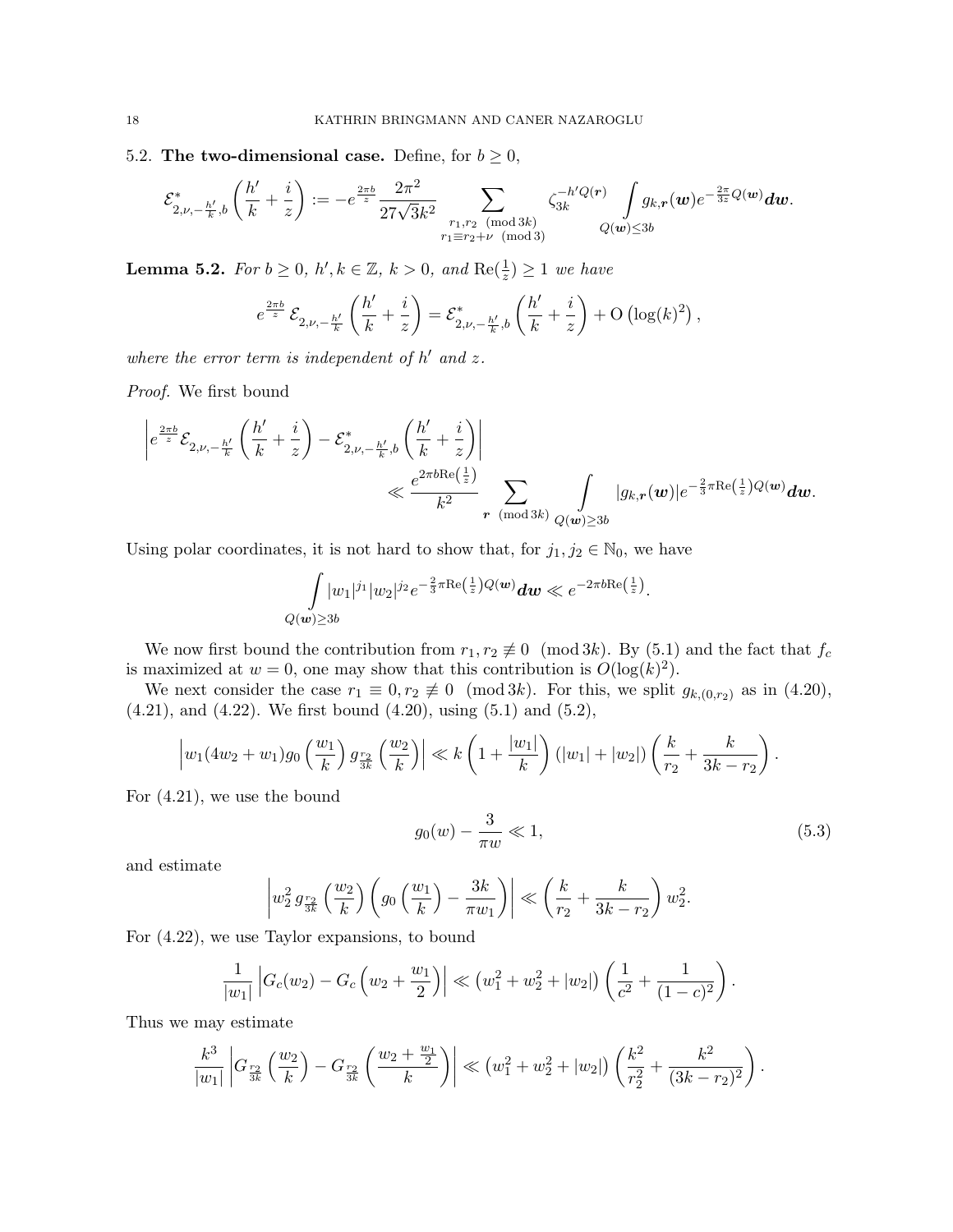Therefore

$$
|g_{k,(0,r_2)}(\mathbf{w})| \ll k \left(1 + \frac{|w_1|}{k}\right) (|w_1| + |w_2|) \left(\frac{k}{r_2} + \frac{k}{3k - r_2}\right) + (w_1^2 + w_2^2 + |w_2|) \left(\frac{k^2}{r_2^2} + \frac{k^2}{(3k - r_2)^2}\right)
$$

and we obtain the overall contribution as  $O(\log(k))$ . The case  $r_1 \not\equiv 0 \pmod{3k}$ ,  $r_2 \equiv 0 \pmod{3k}$ is done in exactly the same way.

We finally consider the case  $r_1 \equiv r_2 \equiv 0 \pmod{3k}$ . Using the splitting as in (4.23) and employing (5.2), we may bound the first term of  $\mathcal{G}_k$  against

$$
k^2 \left(1 + \frac{|w_1|}{k}\right) \left(1 + \frac{|w_2|}{k}\right).
$$

Overall this term contributes  $O(1)$ .

The second term of  $\mathcal{G}_k$  is estimated against, using (5.2) and (5.3)

$$
k^2\frac{|w_2|}{k}\left(1+\frac{|w_2|}{k}\right).
$$

Overall this term contributes  $O(\frac{1}{k})$  $\frac{1}{k}$ ). The fourth term is handled in exactly in the same way.

The third term of  $\mathcal{G}_k$  may be bounded by

$$
\frac{k^3}{|w_1|} \left| G_0 \left( \frac{w_2}{k} \right) - G_0 \left( \frac{w_2 + \frac{w_1}{2}}{k} \right) \right| \ll k^2 (1 + |w_1|),
$$

again using Taylor's Theorem. Thus overall this term contributes  $O(1)$ . The fifth term is handled in exactly the same way.

Combining gives the claim.

### 6. The Circle Method and the proof of Theorem 1.1 and Corollary 1.2

6.1. Proof of Theorem 1.1. We follow the version of the Circle Method due to Rademacher and refer the reader to Chapter 5 of [4] for basic facts on Farey fractions and the Circle Method. The starting point is Cauchy's Theorem, which yields

$$
a_{3,\mu}(n) = \int_{i}^{i+1} f_{3,\mu}(\tau) e^{-2\pi i n_{\mu}\tau} d\tau,
$$

where the integral goes along any path connecting  $i$  and  $i + 1$ . We decompose the integral into arcs lying near the root of unity  $\zeta_k^h$ , where  $0 \le h \le k \le N$  with  $\gcd(h, k) = 1$ , and  $N \in \mathbb{N}$ is a parameter, which then tends to infinity. For this, the Ford Circle  $\mathcal{C}_{h,k}$  denotes the circle in the complex  $\tau$ -plane with radius  $\frac{1}{2k^2}$  and center  $\frac{h}{k} + \frac{i}{2k}$  $\frac{i}{2k^2}$ . We let  $P_N := \bigcup_{\frac{h}{k} \in F_N} C_{h,k}(N)$ , where  $F_N$  is the Farey sequence of order N and  $C_{h,k}(N)$  is the upper arc of the Ford Circle  $\mathcal{C}_{h,k}$  from its intersection with  $\mathcal{C}_{h_1,k_1}$  to its intersection with  $\mathcal{C}_{h_2,k_2}$  where  $\frac{h_1}{k_1} < \frac{h}{k} < \frac{h_2}{k_2}$  $_{k_2}$ are consecutive fractions in  $F_N$ . In particular  $C_{0,1}(N)$  and  $C_{1,1}(N)$  are half-arcs with the former starting at i and the latter ending at  $i + 1$ . This is illustrated for  $P_4$  in Figure 1.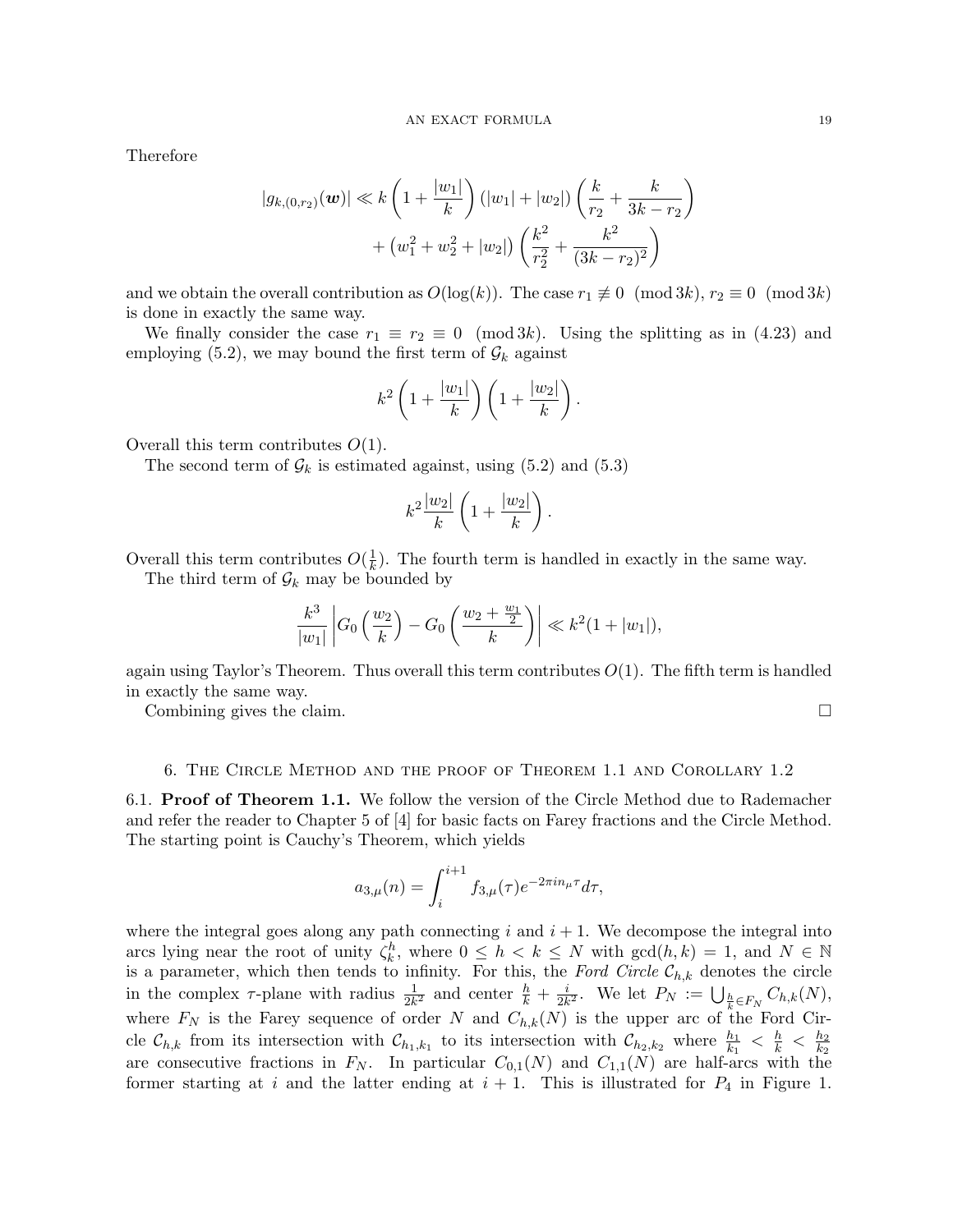

FIGURE 1. Rademacher's integration path  $P_N$  for  $N = 4$ .

We obtain

$$
\alpha_{3,\mu}(n) = \sum_{k=1}^{N} \sum_{\substack{0 \le h \le k \\ \gcd(h,k)=1}} \int_{C_{h,k}(N)} f_{3,\mu}(\tau) e^{-2\pi i n_{\mu}\tau} d\tau.
$$
 (6.1)

.

Next, we make the change of variables  $\tau = \frac{h}{k} + \frac{iz}{k^2}$  $\frac{iz}{k^2}$ , which maps the Ford Circles to a standard circle with radius  $\frac{1}{2}$  which is centered at  $z = \frac{1}{2}$  $\frac{1}{2}$ . The image of the arc  $C_{h,k}(N)$  is now an arc on the standard circle from  $z_1$  to  $z_2$ , where

$$
z_1 = z_1(h, k) := \frac{k^2}{k^2 + k_1^2} + i \frac{k k_1}{k^2 + k_1^2}, \qquad z_2 = z_2(h, k) := \frac{k^2}{k^2 + k_2^2} - i \frac{k k_2}{k^2 + k_2^2}
$$

We also combine the half-arcs  $C_{0,1}(N)$  and  $C_{1,1}(N)$  into an arc in the z-plane from  $z_1(1,1) \coloneqq$  $\frac{1}{1-iN}$  to  $z_2(1,1) \coloneqq \frac{1}{1+iN}$  by shifting the  $C_{1,1}(N)$  half-arc as  $\tau \mapsto \tau - 1$ . Note that on the disc bounded by the standard circle we always have  $\text{Re}(\frac{1}{z}) \geq 1$ . Moreover, for any point z on the chord that is connecting  $z_1(h, k)$  and  $z_2(h, k)$ , we have  $|z| \leq \frac{k\sqrt{2}}{N}$ necting  $z_1(h, k)$  and  $z_2(h, k)$ , we have  $|z| \leq \frac{k\sqrt{2}}{N}$  and the length of this chord does not exceed  $\frac{2\sqrt{2k}}{N}$  $\frac{\sqrt{2k}}{N}$ .

Equation (6.1) then becomes

$$
\alpha_{3,\mu}(n) = \sum_{k=1}^{N} \frac{i}{k^2} \sum_{\substack{0 \le h < k \\ \gcd(h,k)=1}} \int_{z_1}^{z_2} e^{-2\pi i n_{\mu} \left(\frac{h}{k} + \frac{iz}{k^2}\right)} f_{3,\mu}\left(\frac{h}{k} + \frac{iz}{k^2}\right) dz.
$$
 (6.2)

Now, as  $N \to \infty$  the path of integration gets closer to the point  $z = 0$  for each term. Using modular transformations one can control the way the integrand behaves as this happens. In particular, we use the modular transformations  $M = \begin{pmatrix} h' & -\frac{1+hh'}{k} \\ k & -h \end{pmatrix}$ ) with h' satisfying  $hh' \equiv$ −1 (mod k). Under this modular transformation we have  $\frac{a\tau+b}{c\tau+d} = \frac{h'}{k} + \frac{i}{z}$  $\frac{i}{z}$ . Using Lemma 3.1, we

<sup>&</sup>lt;sup>4</sup>The Ford Circles are mapped to the Im( $\tau$ ) = 1 line under this transformation.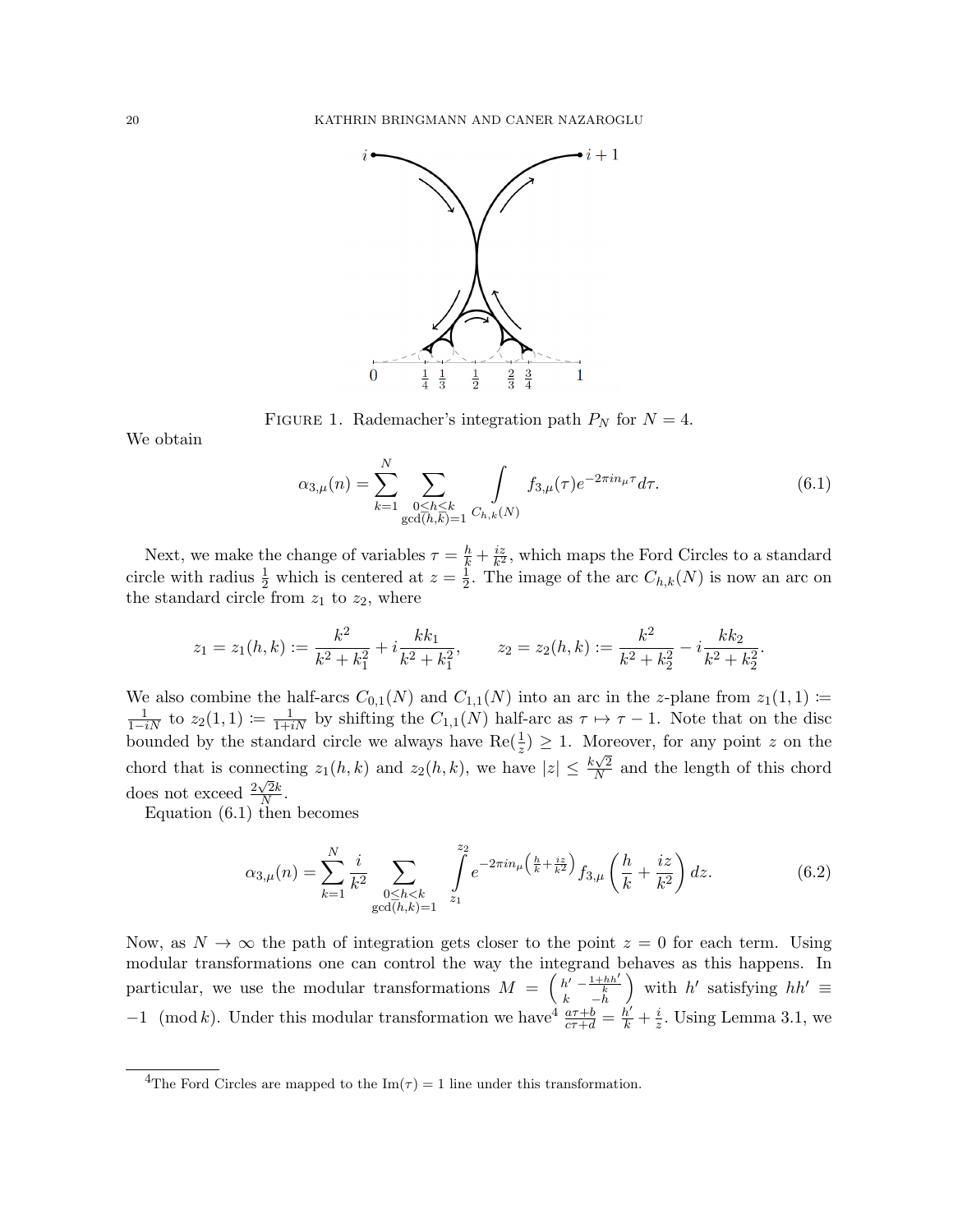obtain that  $f_{3,\mu}(\frac{h}{k} + \frac{iz}{k^2})$  $\frac{i z}{k^2}$ ) equals

$$
\frac{z^{\frac{3}{2}}}{k^{\frac{3}{2}}} \sum_{\nu \pmod{3}} \psi_{h,k}(\nu,\mu) \left( f_{3,\nu} \left( \frac{h'}{k} + \frac{i}{z} \right) - \frac{9\sqrt{3}i}{2\sqrt{2}\pi} \sum_{\alpha \pmod{2}} f_{\alpha} \left( \frac{h'}{k} + \frac{i}{z} \right) \mathcal{E}_{1,2\nu+3\alpha,-\frac{h'}{k}} \left( \frac{h'}{k} + \frac{i}{z} \right) - \frac{9\sqrt{3}}{16\pi^2} f \left( \frac{h'}{k} + \frac{i}{z} \right) \mathcal{E}_{2,\nu,-\frac{h'}{k}} \left( \frac{h'}{k} + \frac{i}{z} \right) \right).
$$
\n(6.3)

We now approximate all q-series and Eichler integrals by their principal parts and show that the introduced error is neglectible. For this, we use  $(1.1)$ ,  $(1.2)$ ,  $(1.4)$ , and  $(1.5)$  to note that

$$
f_{3,0}^{\rm P}(\tau) \coloneqq \frac{1}{9} q^{-\frac{3}{8}}, \quad f_{3,1}^{\rm P}(\tau) \coloneqq f_{3,-1}^{\rm P}(\tau) = 0, \quad f_0^{\rm P}(\tau) \coloneqq -\frac{1}{12} q^{-\frac{3}{8}}, \quad f_1^{\rm P}(\tau) \coloneqq 0, \quad f^{\rm P}(\tau) \coloneqq q^{-\frac{3}{8}},
$$

where  $F<sup>p</sup>$  denotes the principal (or polar) part of a q-series F. We obtain, plugging (6.3) into (6.2) and using Lemmas 5.1 and 5.2

$$
a_{3,\mu}(n) = \mathscr{S}_1(N) + \mathscr{S}_2(N) + \mathscr{S}_3(N) + \mathcal{E}(N),
$$

where

$$
\mathscr{S}_{1}(N) := \frac{i}{9} \sum_{k=1}^{N} k^{-\frac{7}{2}} \sum_{\substack{0 \le h < k \ \gcd(h,k)=1}} \zeta_{8k}^{-3h'-8n_{\mu}h} \psi_{h,k}(0,\mu) \int_{z_{1}}^{z_{2}} z^{\frac{3}{2}} e^{2\pi n_{\mu} \frac{z}{k^{2}} + \frac{3\pi}{4z}} dz,
$$
  

$$
\mathscr{S}_{2}(N) := -\frac{3\sqrt{3}}{8\sqrt{2\pi}} \sum_{k=1}^{N} k^{-\frac{7}{2}} \sum_{\substack{0 \le h < k \ \gcd(h,k)=1}} \zeta_{8k}^{-3h'-8n_{\mu}h}
$$
  

$$
\times \sum_{\substack{\nu \pmod{3}}} \psi_{h,k}(\nu,\mu) \int_{z_{1}}^{z_{2}} z^{\frac{3}{2}} e^{2\pi n_{\mu} \frac{z}{k^{2}}} \mathcal{E}_{1,2\nu,-\frac{h'}{k},\frac{3}{8}}^{*} \left(\frac{h'}{k} + \frac{i}{z}\right) dz,
$$
  

$$
\mathscr{S}_{3}(N) := -\frac{9\sqrt{3}i}{16\pi^{2}} \sum_{k=1}^{N} k^{-\frac{7}{2}} \sum_{\substack{0 \le h < k \ \gcd(h,k)=1}} \zeta_{8k}^{-3h'-8n_{\mu}h}
$$
  

$$
\times \sum_{\substack{\nu \pmod{3}}} \psi_{h,k}(\nu,\mu) \int_{z_{1}}^{z_{2}} z^{\frac{3}{2}} e^{2\pi n_{\mu} \frac{z}{k^{2}}} \mathcal{E}_{2,\nu,-\frac{h'}{k},\frac{3}{8}}^{*} \left(\frac{h'}{k} + \frac{i}{z}\right) dz,
$$

and where the error term  $\mathcal{E}(N)$  satisfies

$$
\mathcal{E}(N) \ll N^{-\frac{3}{2}} \log(N)^2.
$$

In particular,  $\lim_{N\to\infty} \mathcal{E}(N) = 0$ .

In each of the integrals, we now write

$$
\int_{z_1}^{z_2} = \int_{\mathcal{C}} - \int_0^{z_1} - \int_{z_2}^0,\tag{6.4}
$$

where  $\mathcal C$  denotes the entire standard circle traversed in a clockwise direction. Note that when integrated over an arc in the standard circle, on  $[0, z<sub>1</sub>]$  and  $[z<sub>2</sub>, 0]$  the same bounds hold as for the non-principal parts (note that the length of such arcs is  $\ll \frac{k}{N}$ ). Thus, letting  $N \to \infty$ ,

$$
a_{3,\mu}(n) = \mathcal{S}_1 + \mathcal{S}_2 + \mathcal{S}_3,
$$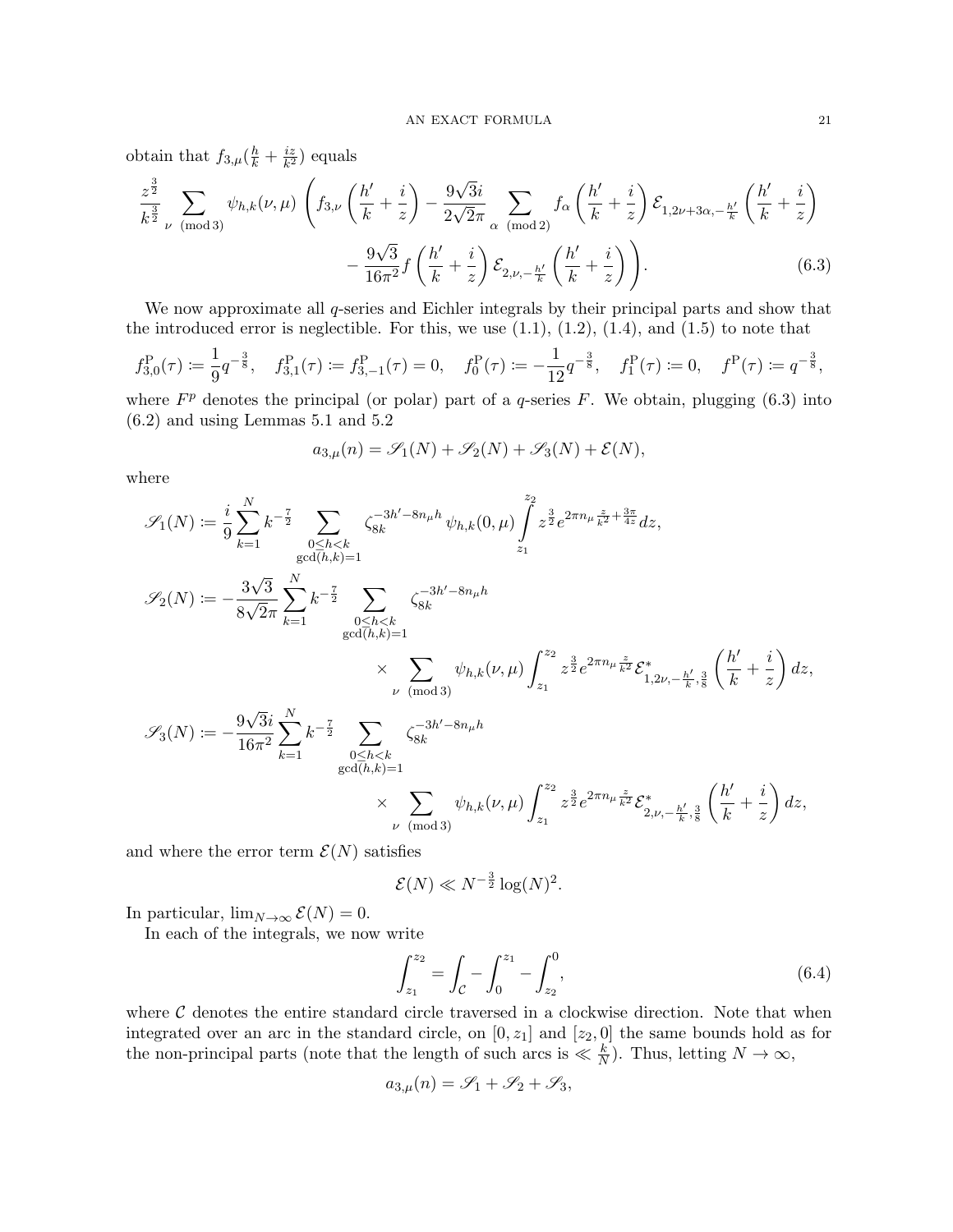where  $\mathscr{S}_j$  is obtained from  $\mathscr{S}_j(N)$  by only taking the first term in (6.4) and then letting  $N \to \infty$ . We next rewrite the integrals over  $\mathcal C$  in terms of the Bessel functions. For this, we define, for  $m, n > 0, \ell \in \mathbb{R},$ 

$$
\mathcal{I}_{n,m,\ell}:=\int_{\mathcal{C}}z^{\ell}e^{\frac{2\pi nz}{k^2}+\frac{2\pi m}{z}}dz.
$$

We make the change of variables  $z \mapsto \frac{1}{z}$  and use the following representation for the *I*-Bessel function

$$
I_{\kappa}(x) = \frac{\left(\frac{x}{2}\right)^{\kappa}}{2\pi i} \int_{c-i\infty}^{c+i\infty} t^{-\kappa-1} e^{t + \frac{x^2}{4t}} dt
$$

with  $c > 0$ ,  $\text{Re}(\kappa) > 0$ . This yields

$$
\mathcal{I}_{n,m,\ell} = -2\pi i \left( k \sqrt{\frac{m}{n}} \right)^{\ell+1} I_{\ell+1} \left( \frac{4\pi \sqrt{mn}}{k} \right).
$$

Plugging this into  $\mathscr{S}_j$  gives the statement of the theorem.

6.2. Proof of Corollary 1.2. To prove Corollary 1.2, we require the following Bessel function asymptotics  $(\ell \in \frac{1}{2} + \mathbb{Z})$ , as  $x \to \infty$ ,

$$
I_{\ell}(x) = \frac{e^x}{\sqrt{2\pi x}} \left( 1 - \frac{4\ell^2 - 1}{8x} + O\left(\frac{1}{x^2}\right) \right).
$$
 (6.5)

Because of  $(6.5)$ , the  $k = 1$  terms give the leading exponential behavior. The corresponding generalized Kloostermann sum is simply

$$
K_1(\mu, \nu; n, r_1, r_2) = \psi_{0,1}(\nu, \mu) = \frac{1}{\sqrt{3}} \zeta_3^{-2\mu\nu}.
$$

We now investigate the asymptotic behavior of the  $\mathscr{S}_j$  seperately starting with  $\mathscr{S}_1$ . Using (6.5) gives that, as  $n \to \infty$ ,

$$
\mathcal{S}_1 = \frac{1}{24\sqrt{6}n^{\frac{3}{2}}}e^{\pi\sqrt{6n}} \left(1 - \frac{3}{\pi\sqrt{6n}} + O\left(\frac{1}{n}\right)\right). \tag{6.6}
$$

Next we estimate  $\mathscr{S}_2$  using the leading term in (6.5)

$$
\mathscr{S}_2 = -\frac{27}{256\sqrt{6}n^{\frac{3}{2}}} \left(1 + O\left(n^{-\frac{1}{2}}\right)\right) \sum_{\nu \pmod{3}} \zeta_3^{-2\mu\nu} \int_{-1}^1 \left(1 - w^2\right)^{-\frac{1}{4}} g_{1,\nu}^*(w) e^{\pi \sqrt{6n(1 - w^2)}} dw.
$$

Using the saddle point method and the fact that  $g_{1,\nu}^*(0) = \frac{2\sqrt{2}}{\pi}$  $\frac{\sqrt{2}}{\pi} \delta_{\nu,0}$  we obtain

$$
\mathscr{S}_2 = -\frac{81}{32\pi \left(6n\right)^{\frac{7}{4}}} e^{\pi\sqrt{6n}} \left(1 + O\left(n^{-\frac{1}{2}}\right)\right).
$$

Next we approximate

$$
\mathscr{S}_3 = \frac{9}{512\sqrt{6}n^{\frac{3}{2}}} \left(1 + O\left(n^{-\frac{1}{2}}\right)\right) \sum_{\nu \pmod{3}} \zeta_3^{-2\mu\nu}
$$
  
 
$$
\times \sum_{\substack{r_1, r_2 \pmod{3k} \\ r_1 \equiv r_2 + \nu \pmod{3}}} \int_{Q(\boldsymbol{w}) \le 1} (1 - Q(\boldsymbol{w}))^{-\frac{1}{4}} g_{1,\boldsymbol{r}}^*(\boldsymbol{w}) e^{\pi \sqrt{6n(1 - Q(\boldsymbol{w}))}} d\boldsymbol{w}.
$$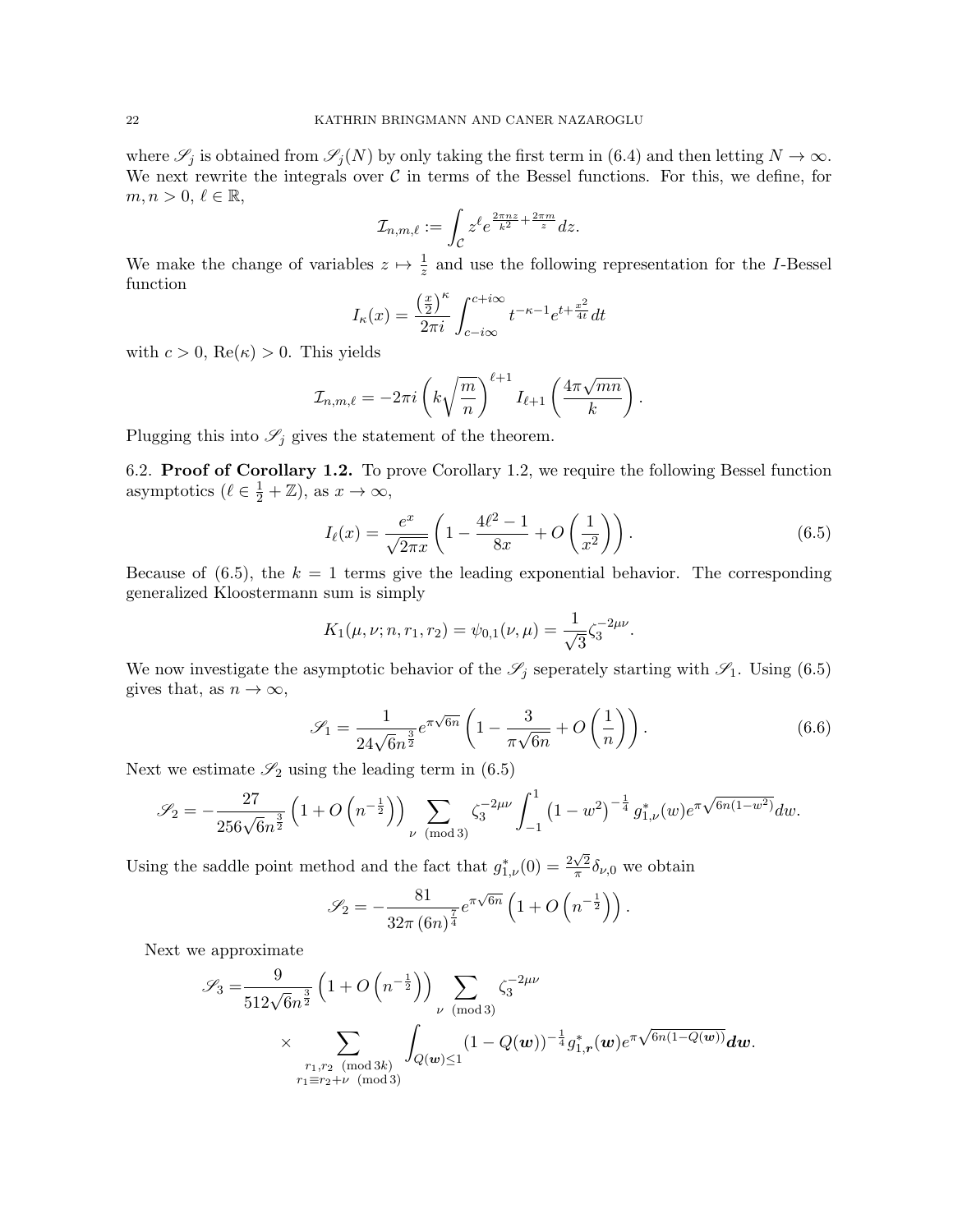Again using the saddle point method and the fact that  $g_{1,r}^*(0) = \frac{27}{\pi^2} \delta_{r,0}$  we obtain

$$
\mathscr{S}_3 = \frac{27\sqrt{3}}{256\pi^2 n^2} e^{\pi\sqrt{6n}} \left(1 + O\left(n^{-\frac{1}{2}}\right)\right).
$$

Combining all three terms proves the claim.

### 7. Numerical Results on an Example

In this section, we give numerical data for the Rademacher expansion of  $\alpha_{3,\mu}(n)$  given in Theorem 1.1. Denote the contribution of the first line of  $\alpha_{3,\mu}(n)$  expansion by  $\mathcal{A}_1(N)$ , the second line by  $\mathcal{A}_2(N)$ , and the third and fourth lines by  $\mathcal{A}_3(N)$  with the sum over k taken from one to N in all cases. In Tables 1 and 2 we take the  $n = 5$  case as an example and display how  $\mathcal{A}_1(N) + \mathcal{A}_2(N) + \mathcal{A}_3(N)$  approaches to  $\alpha_{3,0}(5) = 1512$  and  $\alpha_{3,1}(5) = 40881$ , respectively.<sup>5</sup>

|                                                          | $N=1$         | $N=2$         | $N=3$         |
|----------------------------------------------------------|---------------|---------------|---------------|
| $\mathcal{A}_1(N)$                                       | 21840.0401    | 21843.2723    | 21843.0363    |
| $\mathcal{A}_2(N)$                                       | $-32806.5410$ | $-32811.3140$ | $-32810.8548$ |
| $\mathcal{A}_3(N)$                                       | 12478.4547    | 12480.0457    | 12479.8193    |
| $\mathcal{A}_1(N) + \mathcal{A}_2(N) + \mathcal{A}_3(N)$ | 1511.9538     | 1512.0039     | 1512.0008     |

TABLE 1. Numerical results for  $\alpha_{3,0}(5) = 1512$ .

|                                                          | $N=1$         | $N=2$         | $N=3$         |
|----------------------------------------------------------|---------------|---------------|---------------|
| $\mathcal{A}_1(N)$                                       | 221918.638    | 221910.095    | 221910.095    |
| $\mathcal{A}_2(N)$                                       | $-255562.432$ | $-255548.451$ | $-255548.537$ |
| $\mathcal{A}_3(N)$                                       | 74525.064     | 74519.364     | 74519.440     |
| $\mathcal{A}_1(N) + \mathcal{A}_2(N) + \mathcal{A}_3(N)$ | 40881.270     | 40881.008     | 40880.998     |

TABLE 2. Numerical results for  $\alpha_{3,1}(5) = 40881$ .

Our results in Section 6 give upper bounds for the error in  $\mathcal{A}_1(N) + \mathcal{A}_2(N) + \mathcal{A}_3(N)$  by  $O(N^{-\frac{3}{2}} \log(N)^2)$  for fixed n. This should be compared with the  $O(N^{-\frac{3}{2}})$  error that one would have in the case of an ordinary modular form of the same weight. Despite that, our numerical results suggest that  $\mathcal{A}_1(N) + \mathcal{A}_2(N) + \mathcal{A}_3(N)$  converges faster than  $\mathcal{A}_1(N)$  due to cancellations between  $\mathcal{A}_1(N)$ ,  $\mathcal{A}_2(N)$ , and  $\mathcal{A}_3(N)$ . It would be interesting to go beyond numerical analysis, understand whether this is in fact the case and whether there is another representation of the Fourier coefficients that can make this behavior obvious.

<sup>&</sup>lt;sup>5</sup>The computation of  $\mathcal{A}_1(N)$ ,  $\mathcal{A}_2(N)$ , and  $\mathcal{A}_3(N)$  requires  $O(N)$ ,  $O(N^2)$ , and  $O(N^3)$  computations involving modified Bessel functions and their integrals, respectively. Also note that the leading term  $(N = 1)$  can be computed in constant time and our discussion on the asymptotic expansion shows that the error is exponentially suppressed as *n* gets larger.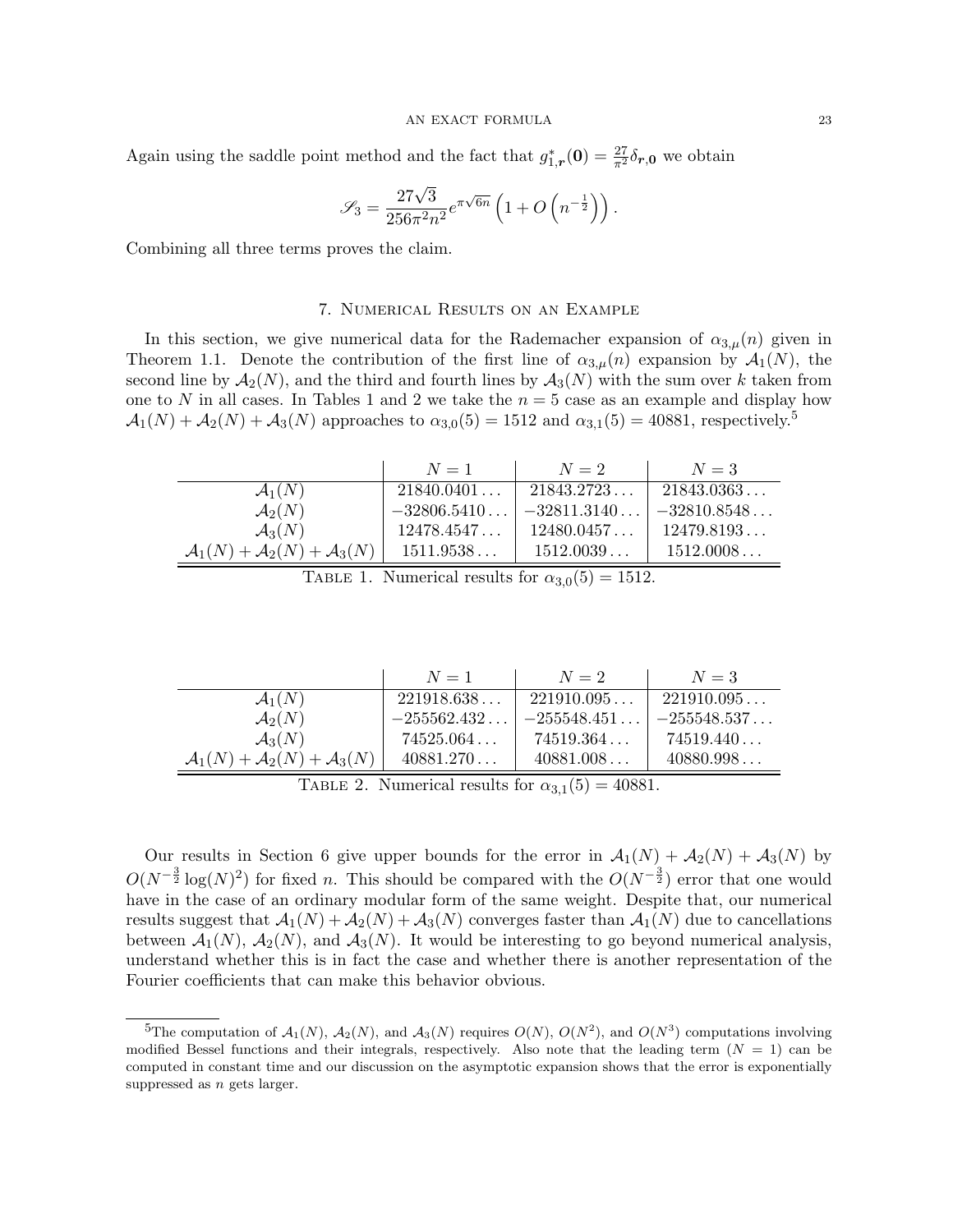#### 24 KATHRIN BRINGMANN AND CANER NAZAROGLU

#### **REFERENCES**

- [1] S. Alexandrov, S. Banerjee, J. Manschot, and B. Pioline, Indefinite theta series and generalized error functions, arXiv:1606.05495.
- [2] S. Alexandrov, S. Banerjee, J. Manschot, and B. Pioline, Multiple D3-instantons and mock modular forms I, Commun. Math. Phys. 353 no. 1 (2017), 379–411, arXiv:1605.05945.
- [3] S. Alexandrov, S. Banerjee, J. Manschot, and B. Pioline, Multiple D3-instantons and mock modular forms II, arXiv:1702.05497.
- [4] T. Apostol, Modular functions and Dirichlet series in number theory, vol. 41 of Graduate Texts in Mathematics. Springer-Verlag, New York, second ed., 1990.
- [5] K. Bringmann, J. Kaszian, and A. Milas, Vector-valued higher depth quantum modular form and higher Mordell integrals, arXiv:1803.06261.
- [6] K. Bringmann, J. Kaszian, and L. Rolen, Indefinite theta functions arising in Gromov-Witten Theory of elliptic orbifolds, Cambridge Journal of Mathematics, accepted for publication,  $arXiv:1608.08588$ .
- [7] K. Bringmann and J. Manschot, From sheaves on  $\mathbb{P}^2$  to a generalization of the Rademacher expansion, American Journal of Mathematics 135 (2013), 1039–1065, arXiv:1006.0915.
- [8] H. Cohen and F. Strömberg, *Modular forms: a classical approach*, vol. 179 of *Graduate Studies in Mathe*matics. American Mathematical Society, Providence, RI, 2017.
- [9] J. Funke and S. Kudla, Theta integrals and generalized error functions, II, arXiv:1708.02969.
- [10] G. Hardy and S. Ramanujan, Asymptotic formulæ in combinatory analysis [Proc. London Math. Soc. (2) 17 (1918), 75–115], in Collected papers of Srinivasa Ramanujan, pp. 276–309. AMS Chelsea Publ., Providence, RI, 2000.
- [11] G. Hardy and S. Ramanujan, Une formule asymptotique pour le nombre des partitions de n [Comptes Rendus, 2 Jan. 1917], in Collected papers of Srinivasa Ramanujan, pp. 239–241. AMS Chelsea Publ., Providence, RI, 2000.
- [12] A. Klyachko, Moduli of vector bundles and numbers of classes, Funktsional. Anal. i Prilozhen. 25 no. 1 (1991), 81–83.
- [13] M. Kool, Euler characteristics of moduli spaces of torsion free sheaves on toric surfaces, Geom. Dedicata 176 (2015), 241–269.
- [14] S. Kudla, Theta integrals and generalized error functions, manuscripta mathematica 155 (Mar, 2018), 303– 333.
- [15] J. Manschot, The Betti numbers of the moduli space of stable sheaves of rank 3 on  $\mathbb{P}^2$ , Lett. Math. Phys. 98 (2011), 65–78, [arXiv:1009.1775].
- [16] J. Manschot, Sheaves on  $\mathbb{P}^2$  and generalized Appell functions, Adv. Theor. Math. Phys. 21 (2017), 655–681, [arXiv:1407.7785].
- [17] J. Manschot, Vafa-Witten theory and iterated integrals of modular forms, arXiv:1709.10098.
- [18] C. Montonen and D. Olive, *Magnetic Monopoles as Gauge Particles?*, *Phys. Lett.* **72B** (1977), 117–120.
- [19] C. Nazaroglu, r-Tuple Error Functions and Indefinite Theta Series of Higher-Depth, arXiv:1609.01224.
- [20] H. Osborn, Topological Charges for N=4 Supersymmetric Gauge Theories and Monopoles of Spin 1, Phys. Lett. 83B (1979), 321-326.
- [21] H. Rademacher, On the Partition Function  $p(n)$ , Proc. London Math. Soc. (2) 43 no. 4 (1937), 241–254.
- [22] H. Rademacher, On the expansion of the partition function in a series, Ann. of Math. (2) 44 (1943), 416–422.
- [23] C. Vafa and E. Witten, A Strong coupling test of S duality, Nucl. Phys. **B431** (1994), 3-77, [hep-th/9408074].
- [24] T. Weist, Torus fixed points of moduli spaces of stable bundles of rank three, J. Pure Appl. Algebra 215 no. 10 (2011), 2406–2422.
- [25] M. Westerholt-Raum, *Indefinite theta series on tetrahedral cones*,  $arXiv:1608.08874$ .
- [26] E. Witten and D. Olive, Supersymmetry Algebras That Include Topological Charges, Phys. Lett. **78B** (1978), 97–101.
- [27] K. Yoshioka, The Betti numbers of the moduli space of stable sheaves of rank 2 on  $\mathbb{P}^2$ , J. Reine Angew. Math. 453 (1994), 193–220.
- [28] K. Yoshioka, The Betti numbers of the moduli space of stable sheaves of rank 2 on a ruled surface, Math. Ann. **302** no. 3 (1995), 519–540.
- [29] D. Zagier, Nombres de classes et formes modulaires de poids  $3/2$ , C. R. Acad. Sci. Paris Sér. A-B 281 (1975), no. 21 Ai, A883–A886.
- [30] S. Zwegers, Mock theta functions, Ph.D. thesis, Universiteit Utrecht, 2002.